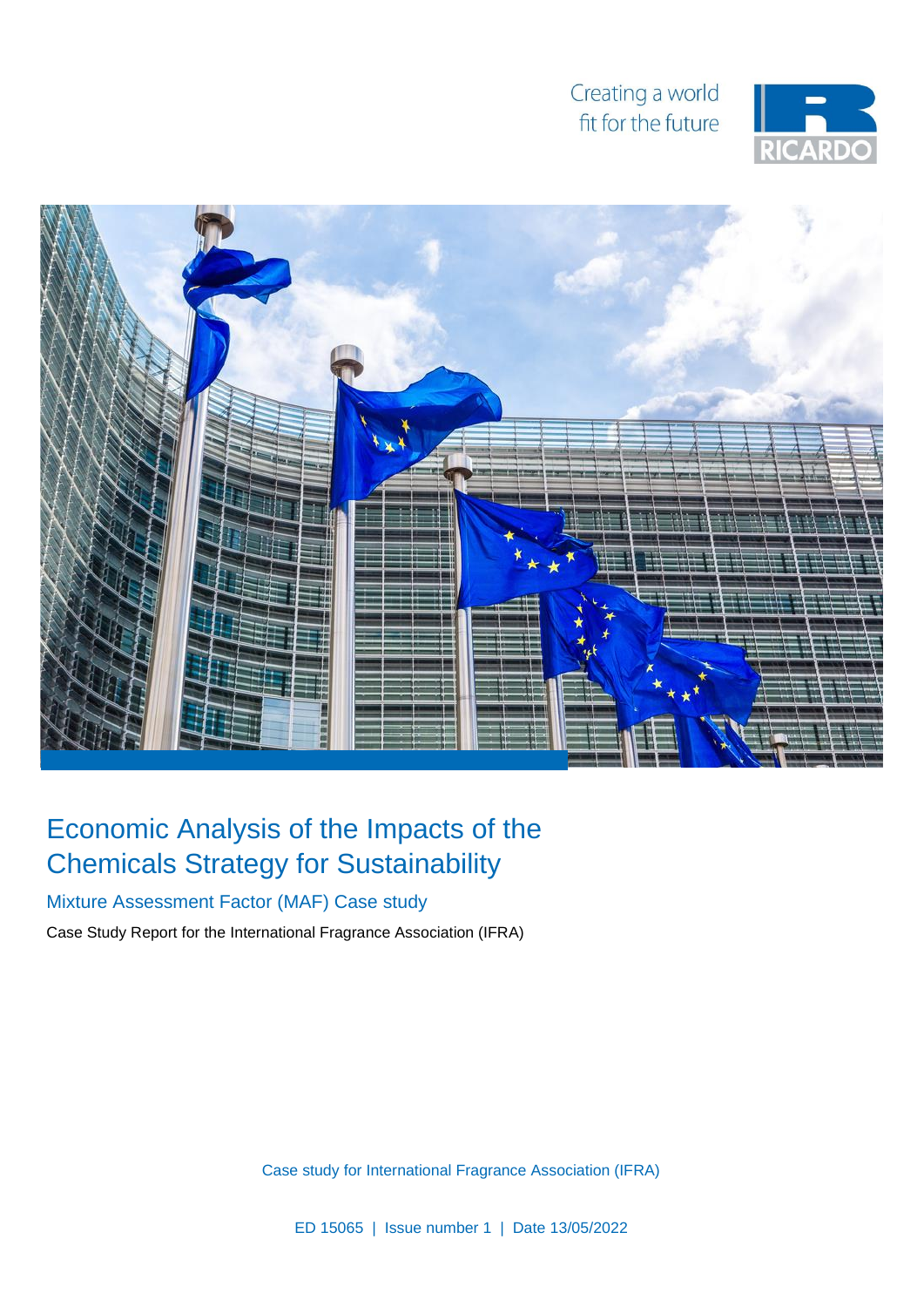#### Customer:

International Fragrance Association (IFRA)

EU Transparency Register n° 64879142323-90

[ED15065]

#### Confidentiality, copyright and reproduction:

*This report is the Copyright of the International Fragrance Association (IFRA) and has been prepared by Ricardo Energy & Environment, a trading name of Ricardo-AEA Ltd (Ricardo) under contract ED15065 dated 6th May 2021.* 

*The findings and results presented in this report are based solely on Ricardo's independent assessment. The raw data was collected from IFRA members under Non-Disclosure Agreements, with IFRA having no access to raw data, which was then anonymised and aggregated for the report. Ricardo has taken reasonable care and skill consistent with industry standards in preparing this report.*

*The contents of this report may not be reproduced, in whole or in part, nor passed to any organisation or person without the specific prior written permission of IFRA. Neither Ricardo Energy & Environment not IFRA accepts any liability whatsoever to any third party for any loss or damage arising from any interpretation or use of the information contained in this report, or reliance on any views expressed therein, other than the liability that is agreed in the said contract.*

Contact:

Rebecca Johansen, 21 Prince Street, 1st Floor North, Bristol, BS1 4PH, UK

T: +44 (0) 1235 753 104

Customer reference: E: becca.johansen@ricardo.com

#### Author:

Rebecca Johansen, Brais Louro, Chris Hughes, Megan Griffiths, Emily Butcher, Marina Diez, Jacob Sendall (Ricardo) Joy Worden (Ricardo Associate)

Daniela Jeronimo Roque, Mishra Sanghamitra (Toxminds BvBA)

#### Approved by:

Rebecca Johansen

**Signed** 

chance

Date: 13/05/2022

Ref: ED 15065

Ricardo is certified to ISO9001, ISO14001, ISO27001 and ISO45001

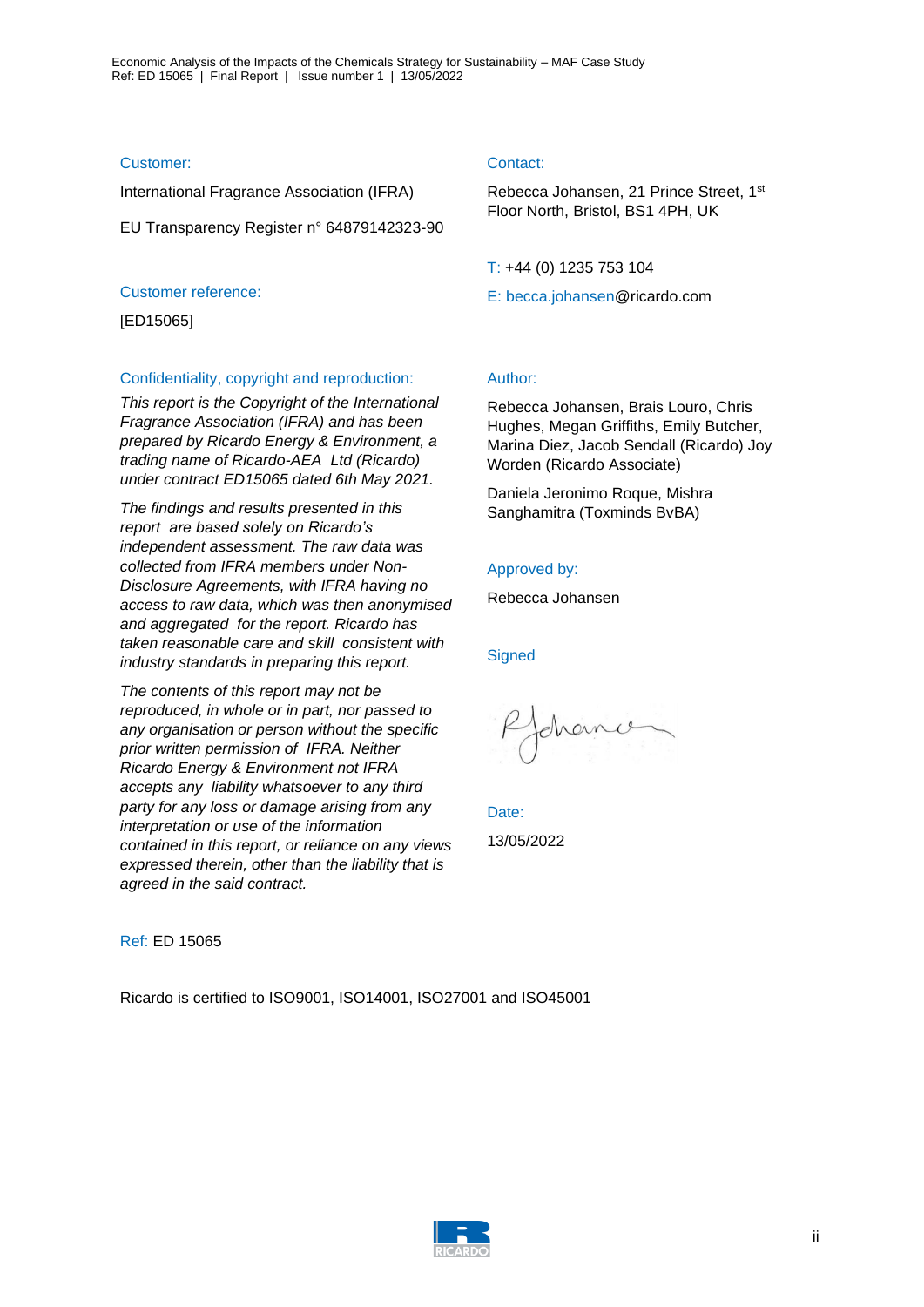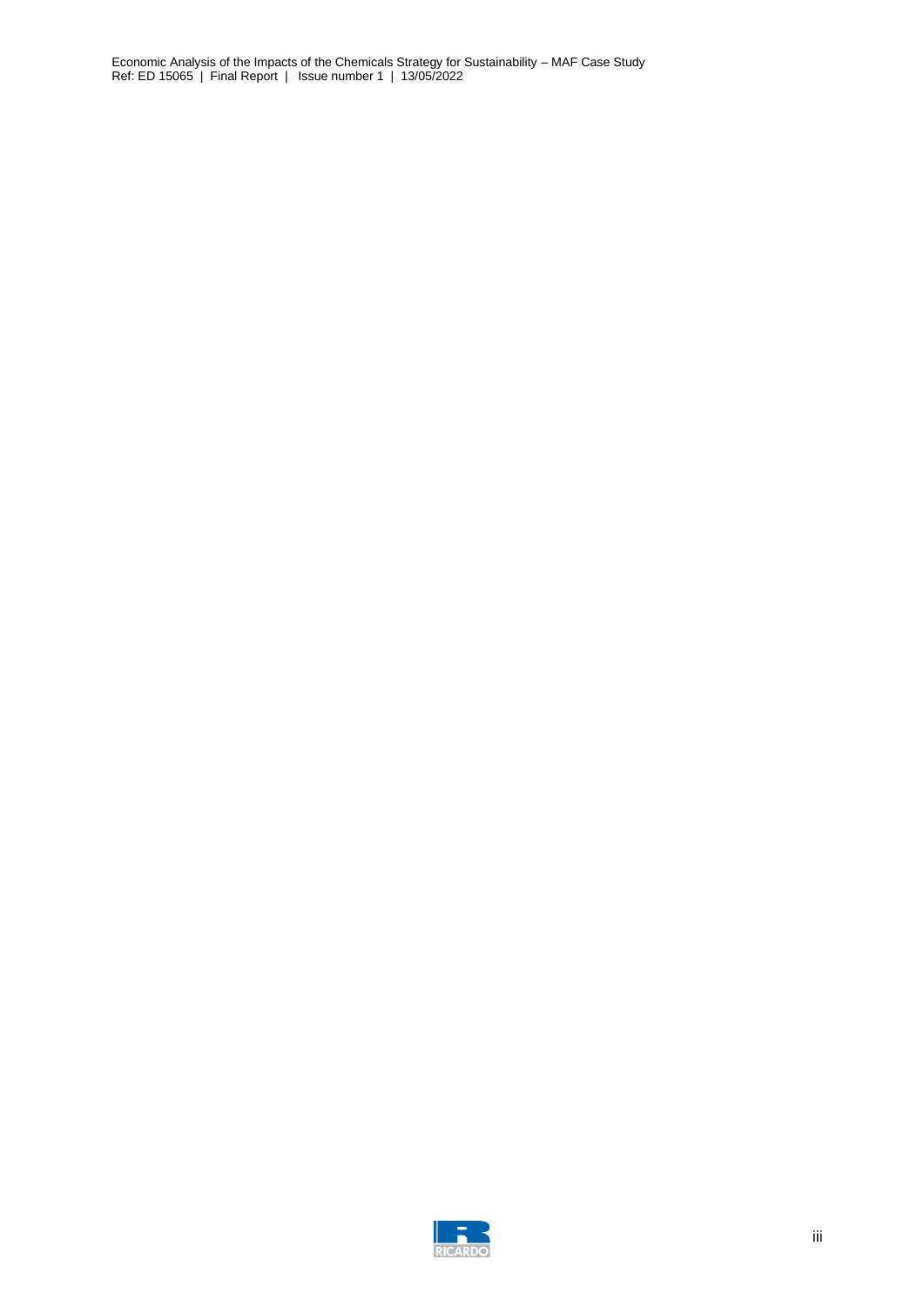# <span id="page-3-0"></span>**Table of Contents**

| 1            |                                                                          |  |
|--------------|--------------------------------------------------------------------------|--|
| 1.1          |                                                                          |  |
| 1.2          |                                                                          |  |
| 1.3          |                                                                          |  |
| $\mathbf{2}$ |                                                                          |  |
| 3            |                                                                          |  |
| 4            |                                                                          |  |
| 4.1          |                                                                          |  |
| 4.2          |                                                                          |  |
| 4.2.1        |                                                                          |  |
| 4.2.2        |                                                                          |  |
| 4.2.3        |                                                                          |  |
| 4.2.4        |                                                                          |  |
| 4.2.5        |                                                                          |  |
| 4.3          |                                                                          |  |
| 4.3.1        |                                                                          |  |
| 4.3.2        |                                                                          |  |
| 4.3.3        |                                                                          |  |
| 4.3.4        |                                                                          |  |
| 4.3.5        |                                                                          |  |
| 4.4          |                                                                          |  |
| 5            |                                                                          |  |
| 5.1          |                                                                          |  |
| 5.2          |                                                                          |  |
| 5.3          | Impacts on the EU fragrances sector and knock-on economic implications23 |  |
| 6            |                                                                          |  |
| A1           |                                                                          |  |

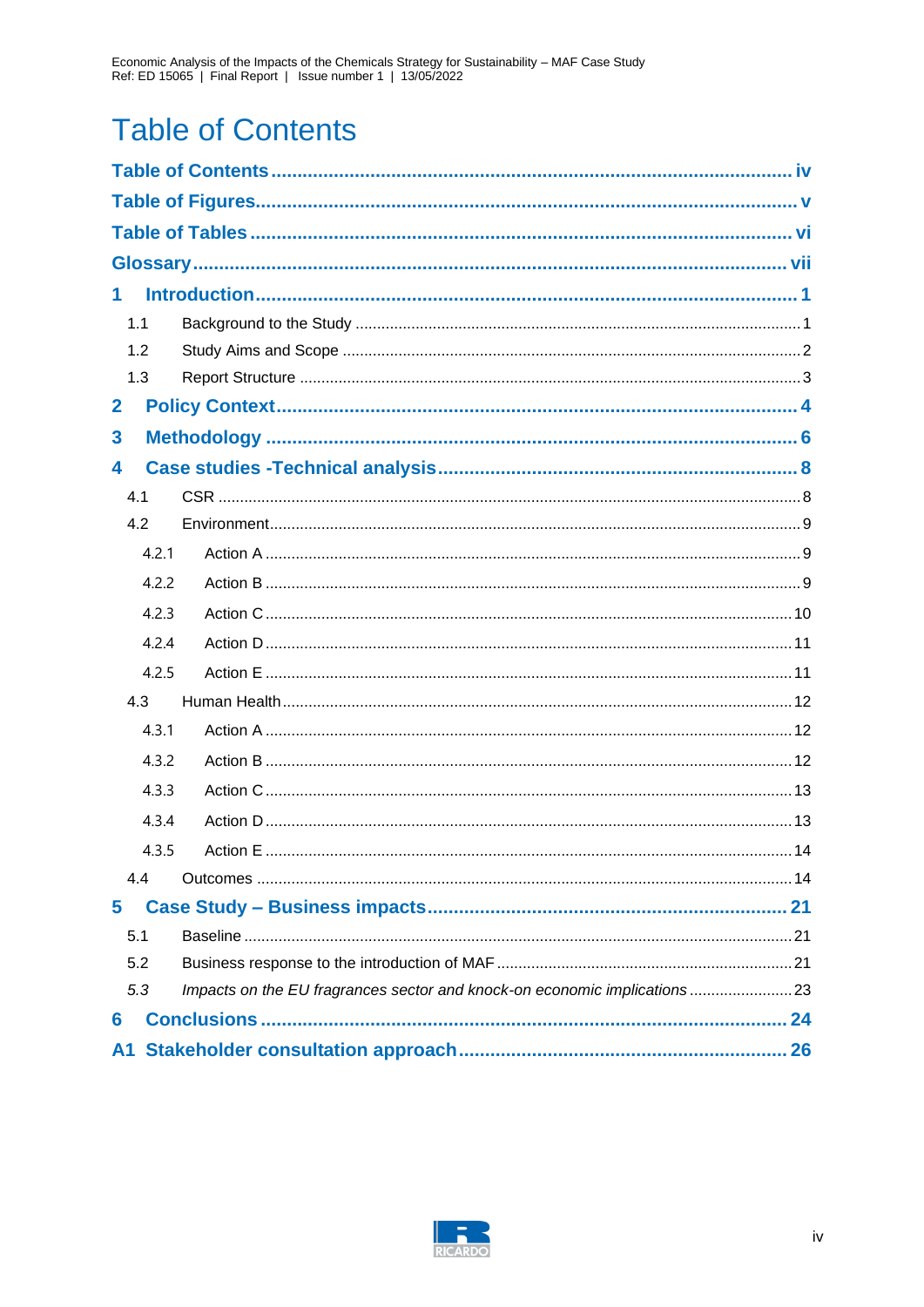# <span id="page-4-0"></span>Table of Figures

| Figure 1-1 CSS commitments related to ensuring the safety of human health and the environment   |  |
|-------------------------------------------------------------------------------------------------|--|
|                                                                                                 |  |
| Figure 5-1 Estimated impact of MAF on the turnover of registrants (or estimated turnover losses |  |
|                                                                                                 |  |
| Figure 5-2–Estimated impact of MAF on the employment supported by the registrants (or estimated |  |
|                                                                                                 |  |

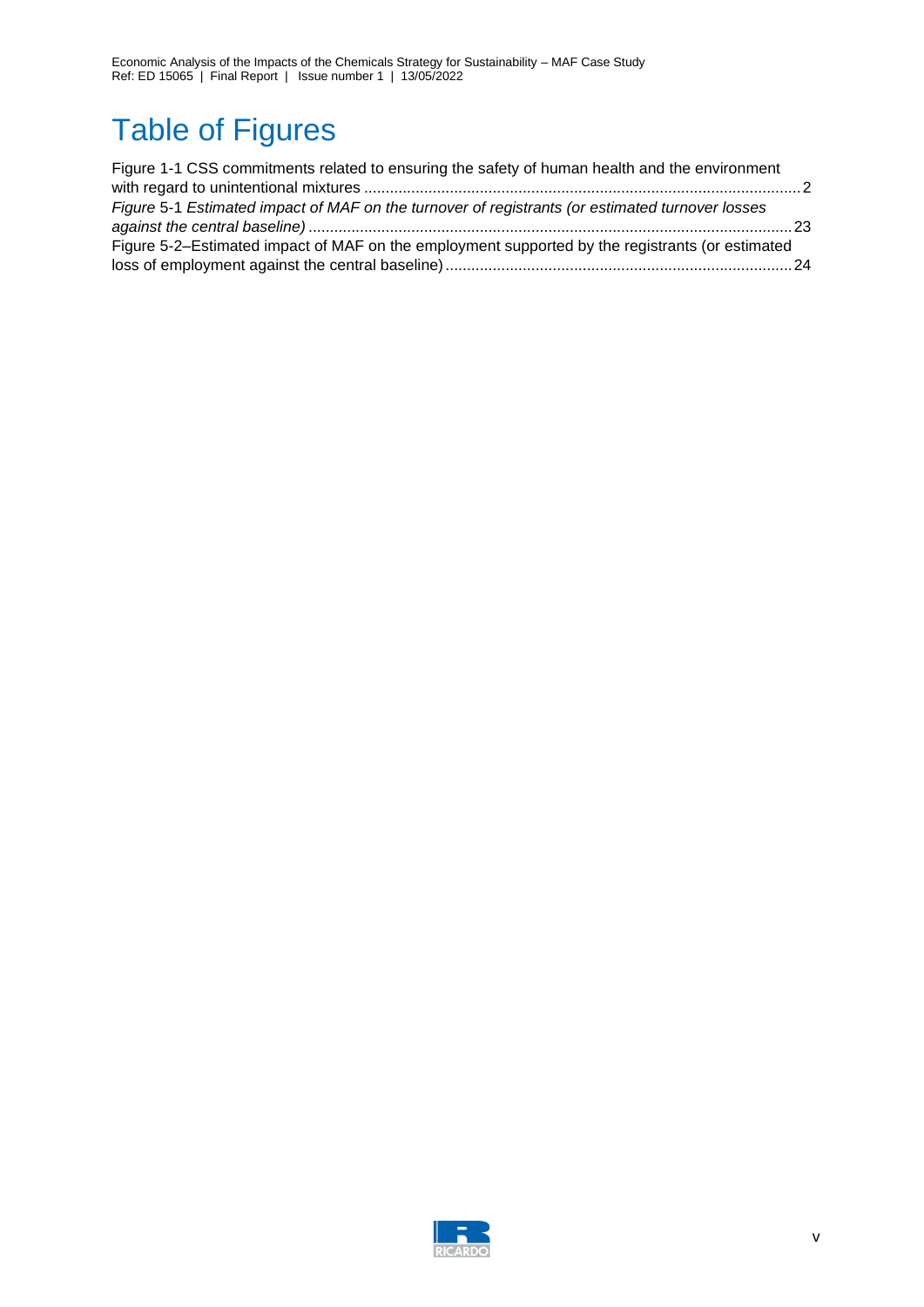# <span id="page-5-0"></span>Table of Tables

| Table 4-1 Outcome overview of the impact and options for human health and the environment for |  |
|-----------------------------------------------------------------------------------------------|--|
|                                                                                               |  |
|                                                                                               |  |

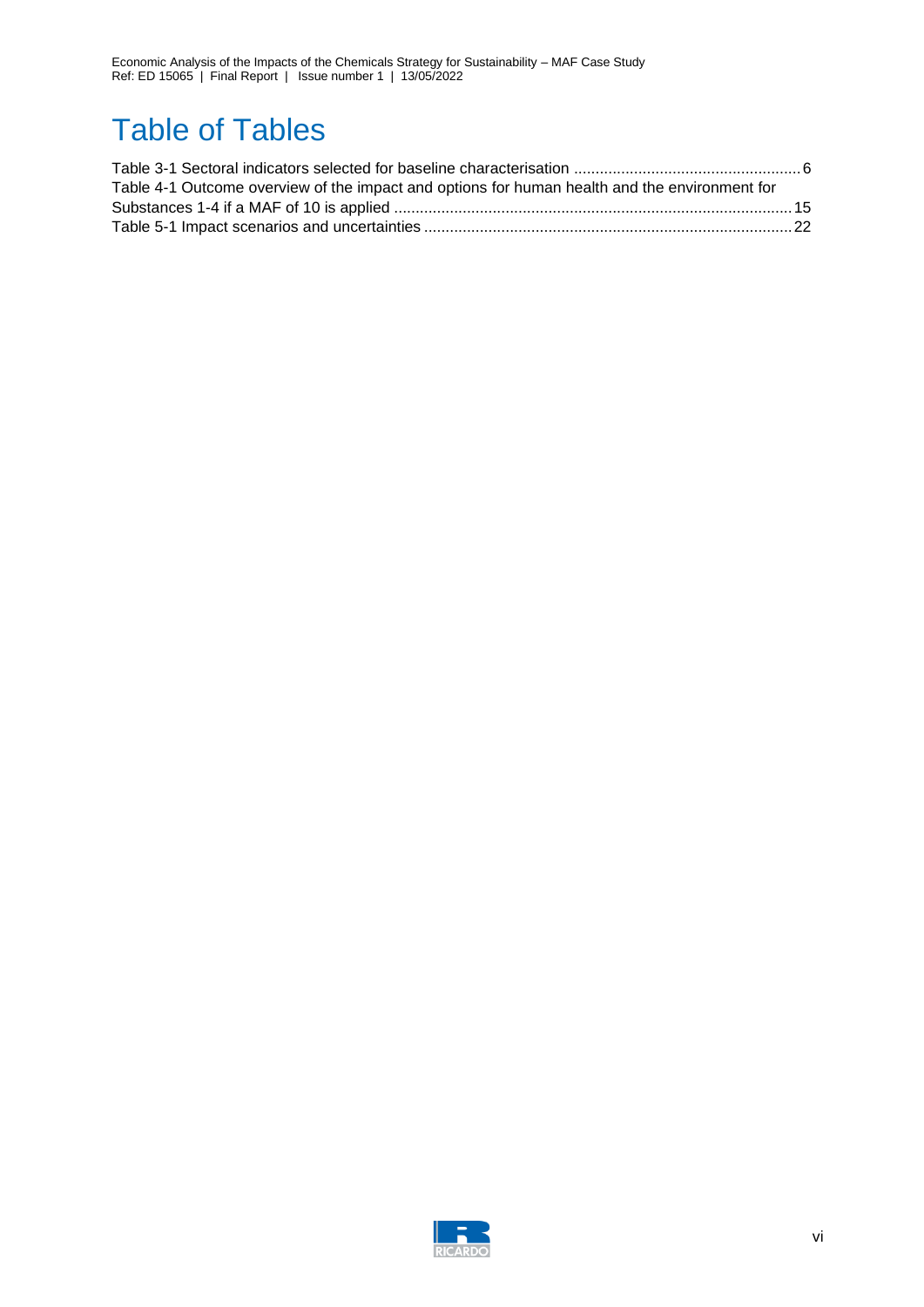# <span id="page-6-0"></span>**Glossary**

| <b>Abbreviation</b>               | <b>Definition</b>                                                                                                          |  |  |
|-----------------------------------|----------------------------------------------------------------------------------------------------------------------------|--|--|
| <b>ATP</b>                        | <b>Adaptations to Technical Progress</b>                                                                                   |  |  |
| <b>BPR</b>                        | Regulation (EU) No. 528/2012 concerning the making available on the<br>market and use of biocidal products                 |  |  |
| <b>CAGR</b>                       | Compound annual growth rate                                                                                                |  |  |
| <b>CAPEX</b>                      | Capital expenditure                                                                                                        |  |  |
| Carc                              | Carcinogen                                                                                                                 |  |  |
| Cefic                             | European Chemical Industry Council                                                                                         |  |  |
| <b>CLP</b>                        | Regulation (EC) No 1272/2008 on the classification, labelling and<br>packaging of substances and mixtures (CLP Regulation) |  |  |
| <b>CLH</b>                        | Harmonised Classification and Labelling                                                                                    |  |  |
| <b>CLI</b>                        | Classification and Labelling Inventory                                                                                     |  |  |
| <b>CMR</b>                        | Carcinogen, mutagen, reprotoxin                                                                                            |  |  |
| <b>CSR</b>                        | <b>Chemical Safety Report</b>                                                                                              |  |  |
| <b>CSS</b>                        | <b>Chemicals Strategy for Sustainability</b>                                                                               |  |  |
| $\overline{\mathsf{D}\mathsf{U}}$ | <b>Downstream Users</b>                                                                                                    |  |  |
| <b>DUCC</b>                       | Downstream Users of Chemicals Co-ordination Group                                                                          |  |  |
| $E$ C                             | <b>European Commission</b>                                                                                                 |  |  |
| <b>ECHA</b>                       | <b>European Chemicals Agency</b>                                                                                           |  |  |
| <b>ED</b>                         | <b>Endocrine Disruptor</b>                                                                                                 |  |  |
| <b>ED ENV</b>                     | Endocrine disruption affecting the environment                                                                             |  |  |
| ED HH                             | Endocrine disruption affecting human health                                                                                |  |  |
| <b>ELOC</b>                       | Equivalent Level of Concern                                                                                                |  |  |
| EU                                | European Union                                                                                                             |  |  |
| <b>GCL</b>                        | Generic concentration limit                                                                                                |  |  |
| <b>GDP</b>                        | <b>Gross Domestic Product</b>                                                                                              |  |  |
| <b>GRA</b>                        | Generic Approach to Risk Management (Generic Risk Approach)                                                                |  |  |
| <b>GVA</b>                        | <b>Gross Value Added</b>                                                                                                   |  |  |
| <b>LE</b>                         | Large Enterprise                                                                                                           |  |  |
| <b>MSCA</b>                       | Member State Competent Authority                                                                                           |  |  |
| Muta.                             | Mutagen                                                                                                                    |  |  |
| <b>OPEX</b>                       | Operating expenditure                                                                                                      |  |  |
| <b>OSH</b>                        | Occupational Safety and Health                                                                                             |  |  |
| vPvB                              | Very persistent, very bioaccumulative                                                                                      |  |  |
| PBT                               | Persistent, Bioaccumulative and Toxic                                                                                      |  |  |
| <b>PCN</b>                        | <b>Poison Centre Notifications</b>                                                                                         |  |  |
| <b>PFAS</b>                       | Perfluoroalkyl chemicals                                                                                                   |  |  |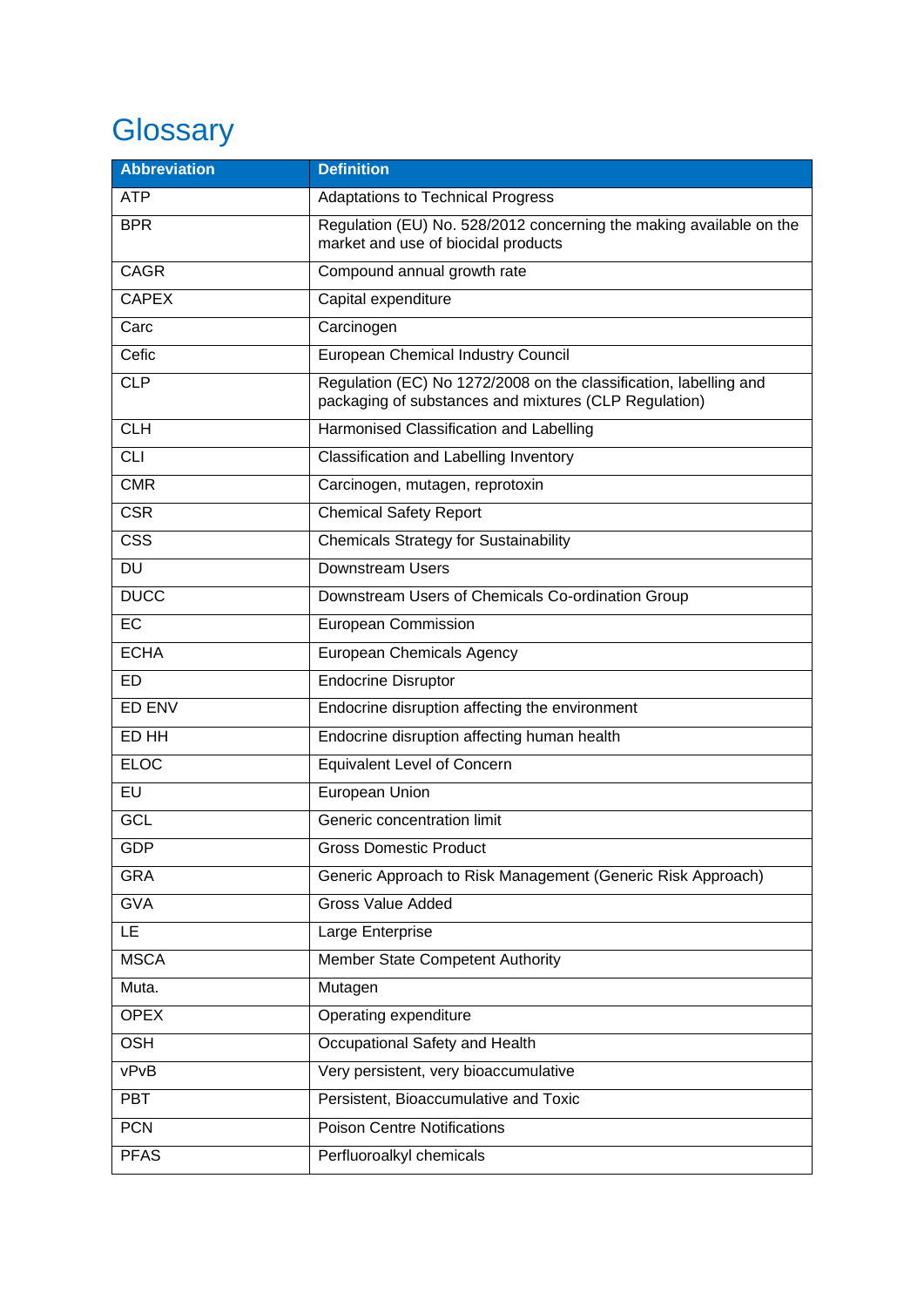| <b>Abbreviation</b> | <b>Definition</b>                                                                                           |  |  |
|---------------------|-------------------------------------------------------------------------------------------------------------|--|--|
| <b>PMT</b>          | Persistent, Mobile and Toxic                                                                                |  |  |
| vPvM                | Very Persistent and very mobile                                                                             |  |  |
| <b>PP</b>           | Percentage point                                                                                            |  |  |
| R&D                 | <b>Research and Development</b>                                                                             |  |  |
| <b>RE</b>           | Repeated exposure                                                                                           |  |  |
| <b>REACH</b>        | Regulation (EC) No 1907/2006 on the Registration, Evaluation,<br>Authorisation and Restriction of Chemicals |  |  |
| Repro.              | Reprotoxin                                                                                                  |  |  |
| <b>RMM</b>          | <b>Risk Management Measure</b>                                                                              |  |  |
| <b>RMOA</b>         | <b>Regulatory Management Option Analysis</b>                                                                |  |  |
| <b>SCCS</b>         | Scientific Committee for Consumer Safety                                                                    |  |  |
| <b>SCL</b>          | Specific concentration limit                                                                                |  |  |
| <b>SE</b>           | Single exposure                                                                                             |  |  |
| <b>SDS</b>          | Safety data sheet                                                                                           |  |  |
| <b>SME</b>          | <b>Small &amp; Medium Sized Enterprises</b>                                                                 |  |  |
| SoC                 | Substance of Concern                                                                                        |  |  |
| <b>SRA</b>          | <b>Specific Risk Assessment</b>                                                                             |  |  |
| <b>STOT</b>         | Specific Target Organ Toxic                                                                                 |  |  |
| <b>SVHC</b>         | Substances of very high concern                                                                             |  |  |
| <b>UNCED</b>        | UN Conference on Environment and Development                                                                |  |  |
| <b>UN GHS</b>       | United Nations Global Harmonised System                                                                     |  |  |

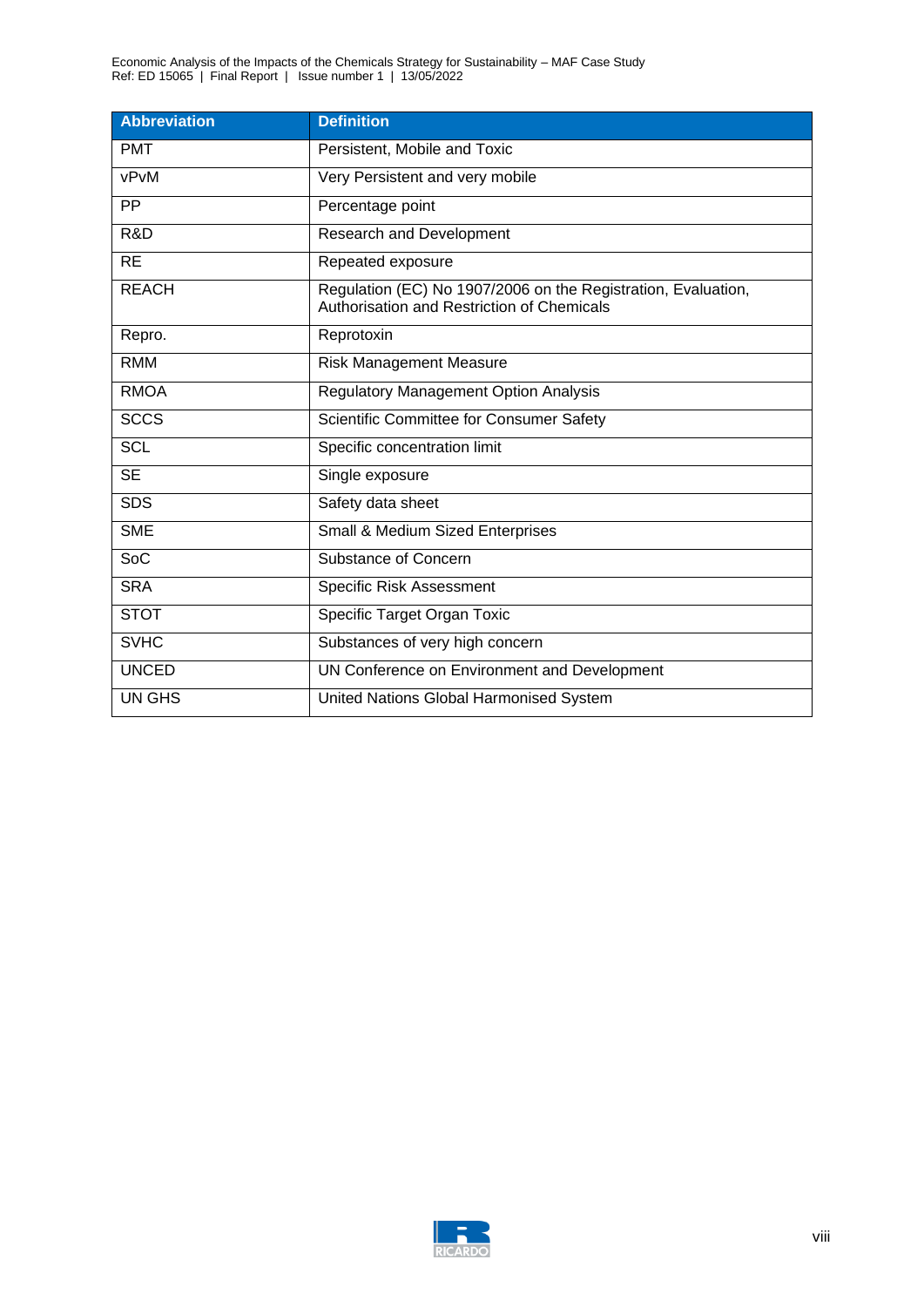# <span id="page-8-0"></span>1 Introduction

### <span id="page-8-1"></span>1.1 Background to the Study

A case study analysis has been commissioned by the International Fragrance Association (IFRA) to assess the business impacts to the European (EU) chemicals industry of selected actions from the EU Commission's (EC) Chemicals Strategy for Sustainability (CSS): Towards a Toxic-Free Environment<sup>1</sup>.

The European Green Deal<sup>2</sup> was launched by the European Commission in December 2019 and aims to transform the EU into a modern, resource-efficient and competitive economy, to improve the wellbeing and health of citizens and future generations by moving towards a toxic-free environment.

The European Union has one of the most comprehensive and protective regulatory frameworks on chemicals in the world, supported by the most advanced knowledge base globally. The manufacture and use of chemical substances within the EU must comply with a comprehensive legislative framework, which is increasingly becoming a model for safety standards worldwide, to ensure a high level of protection of human health and the environment<sup>3</sup>, whilst also maintaining the functioning of the single market. This being said, studies<sup>4,5,6</sup> have noted the need to continue to improve current practices to ensure a higher level of protection.

The Chemicals Strategy for Sustainability (CSS) was launched in October 2020, to provide a new longterm strategy for chemicals policy, in line with the aims of the EU Green Deal. The strategy strives for a toxic-free environment, where chemicals are manufactured and used in a way that maximises their contribution but avoids causing harm to the planet and the population, both now and for future generations. The strategy contains around 80 action points or commitments, which seek to simplify and strengthen the chemicals legislative framework to build a comprehensive knowledge base that can support evidence-based policymaking, facilitate innovation of safe and sustainable chemicals, and further protect human health and the environment.

[Figure 1-1](#page-9-1) provides an overview of the commitments in the CSS related to ensuring the safety of human health and the environment with regard to unintentional mixtures.

<sup>5</sup> Amec Foster Wheeler et al, 2017. Study supporting the Fitness Check on the most relevant chemicals legislation ("Fitness Check +") <sup>6</sup> European Commission. (2020). *Commission Staff Working Document Fitness Check on endocrine disruptors. SWD (2020) 251 final*. Available from: [https://ec.europa.eu/environment/pdf/chemicals/2020/10/SWD\\_on\\_Endocrines\\_disruptors.pdf](https://ec.europa.eu/environment/pdf/chemicals/2020/10/SWD_on_Endocrines_disruptors.pdf)



<sup>1</sup> European Commission (2020) *Communication from the Commission to the European Parliament, the Council, the European Economic and Social Committee and the Committee of the Regions, Chemicals Strategy for Sustainability – Towards a Toxic-Free* 

*Environment*, COM(2020) 667 Final. Available from: <https://eur-lex.europa.eu/legal-content/EN/TXT/?uri=COM%3A2020%3A667%3AFIN> <sup>2</sup> European Commission (2019) *Communication from the Commission to the European Parliament, the European Council, The Council, The European Economic and Social Committee and the Committee of the Regions: The European Green Deal*. COM (2019) 640 Final. Available from: [https://eur-lex.europa.eu/resource.html?uri=cellar:b828d165-1c22-11ea-8c1f-01aa75ed71a1.0002.02/DOC\\_1&format=PDF](https://eur-lex.europa.eu/resource.html?uri=cellar:b828d165-1c22-11ea-8c1f-01aa75ed71a1.0002.02/DOC_1&format=PDF)

<sup>3</sup> European Commission (2021) *Chemicals are everywhere*. Available from[: https://ec.europa.eu/environment/chemicals/index\\_en.htm](https://ec.europa.eu/environment/chemicals/index_en.htm) <sup>4</sup> RPA et al (2017) *Study on the regulatory fitness of the legislative framework governing the risk management of chemicals (excluding REACH), in particular the CLP Regulation and related legislation.* Available from[: evaluation-report.pdf \(rpaltd.co.uk\)](https://rpaltd.co.uk/uploads/report_files/evaluation-report.pdf)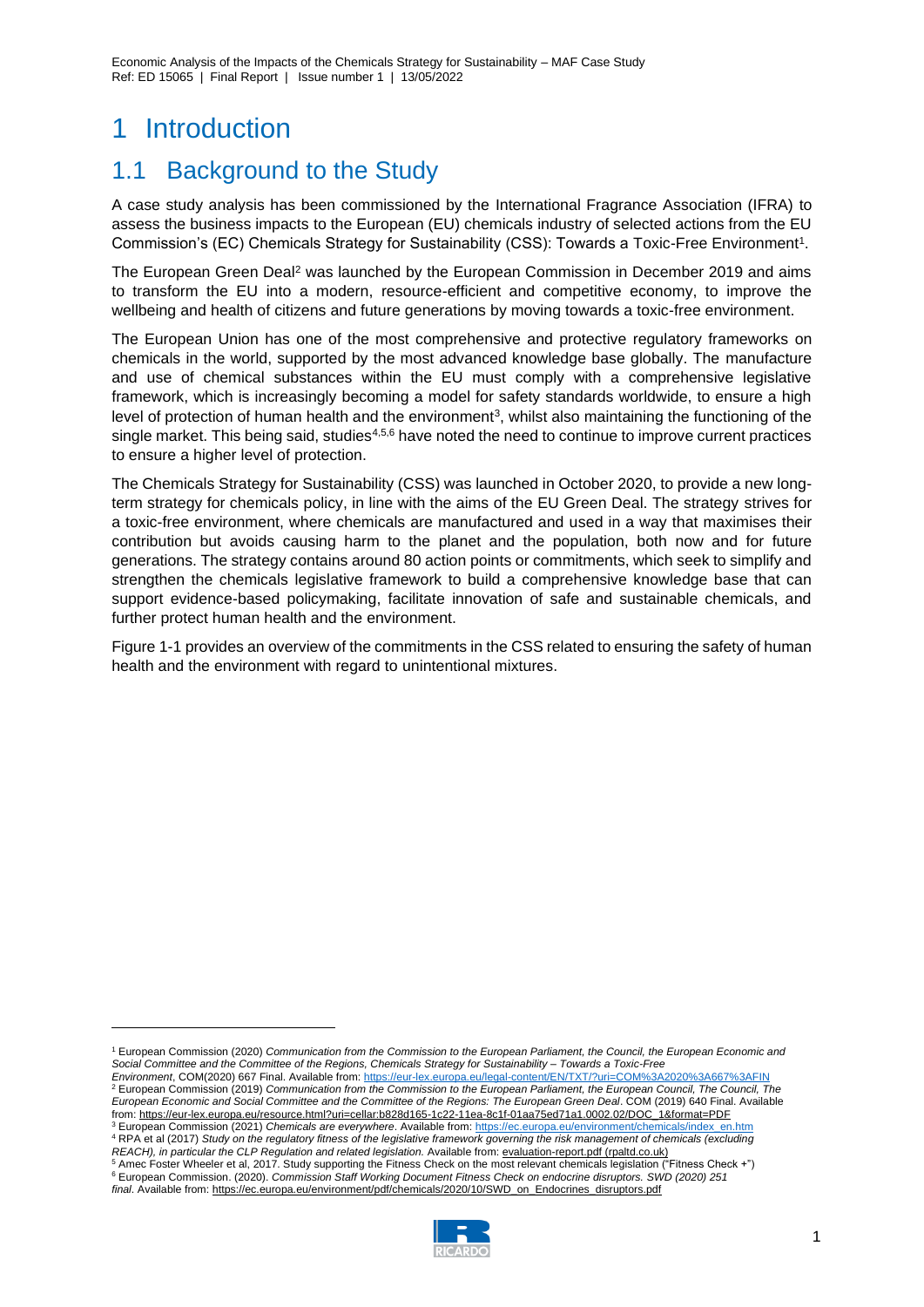<span id="page-9-1"></span>



This case study analysis focuses on the introduction of a generic Mixture Assessment Factor (MAF) for the chemical safety assessments (CSA) of substances carried out under REACH registration.

In current regulation, Risk Characterisation Ratios (RCRs) for single substances are calculated and used to manage the risks that the manufacturing and/or use of these chemical substances pose to human health and the environment. "Safe use" for a single substance is defined below.

- When the Predicted Environmental Concentration (PEC) / Predicted No-Effect Concentration (PNEC) ratio is  $\lt$  1, it is assumed that there is no significant risk associated with the environmental presence of the chemical.
- When the Exposure / Derived No-Effect Level (DNEL) ratio is < 1, it is assumed that the level of chemical exposure poses no significant risk to human health.

The MAF would be a factor by which the assessors would need to divide the regulatory thresholds for each individual compound. The aim is to reduce the exposure to individual substances, so that this may *account* for any **unintended mixture effects**. That is, when a MAF is introduced, the maximum RCR under which "safe use" can be demonstrated is a PEC/PNEC or Exposure/DNEL ratios equal to or below 1/MAF. This essentially generates a stricter definition of what may be considered safe.

The European Commission is currently undertaking an Impact Assessment (IA) on the options for introducing a MAF and the factor to be applied is yet to be decided. The use of a MAF has been considered by academia and Public Authorities for a number of years, with various values put forward<sup>7,8,9</sup>. Following review of this literature, this case study seeks to assess the potential business impacts of the introduction of a generic MAF of 10 for chemical safety assessments.

### <span id="page-9-0"></span>1.2 Study Aims and Scope

This study presents one case study to illustrate the potential impact that businesses may face from the application of a MAF of 10.

Access to six Chemical Safety Reports (CSRs) was granted to experts from Ricardo and their subcontractor ToxMinds BVBA, with four substances selected for further analysis covering a range of

<sup>9</sup> Tørsløv. J., Slothus. T., Christiansen. S. (2011) Endocrine disruptors: combination effects



<sup>7</sup> RIVM (2016) Addressing combined effects of chemicals in environmental safety assessment under REACH – a thought starter

<sup>8</sup> Sarigiannis. D. & Hansen. U. (2012) Considering the cumulative risk of mixtures of chemicals – A challenge for policy makers.

Environmental Health. 11. 18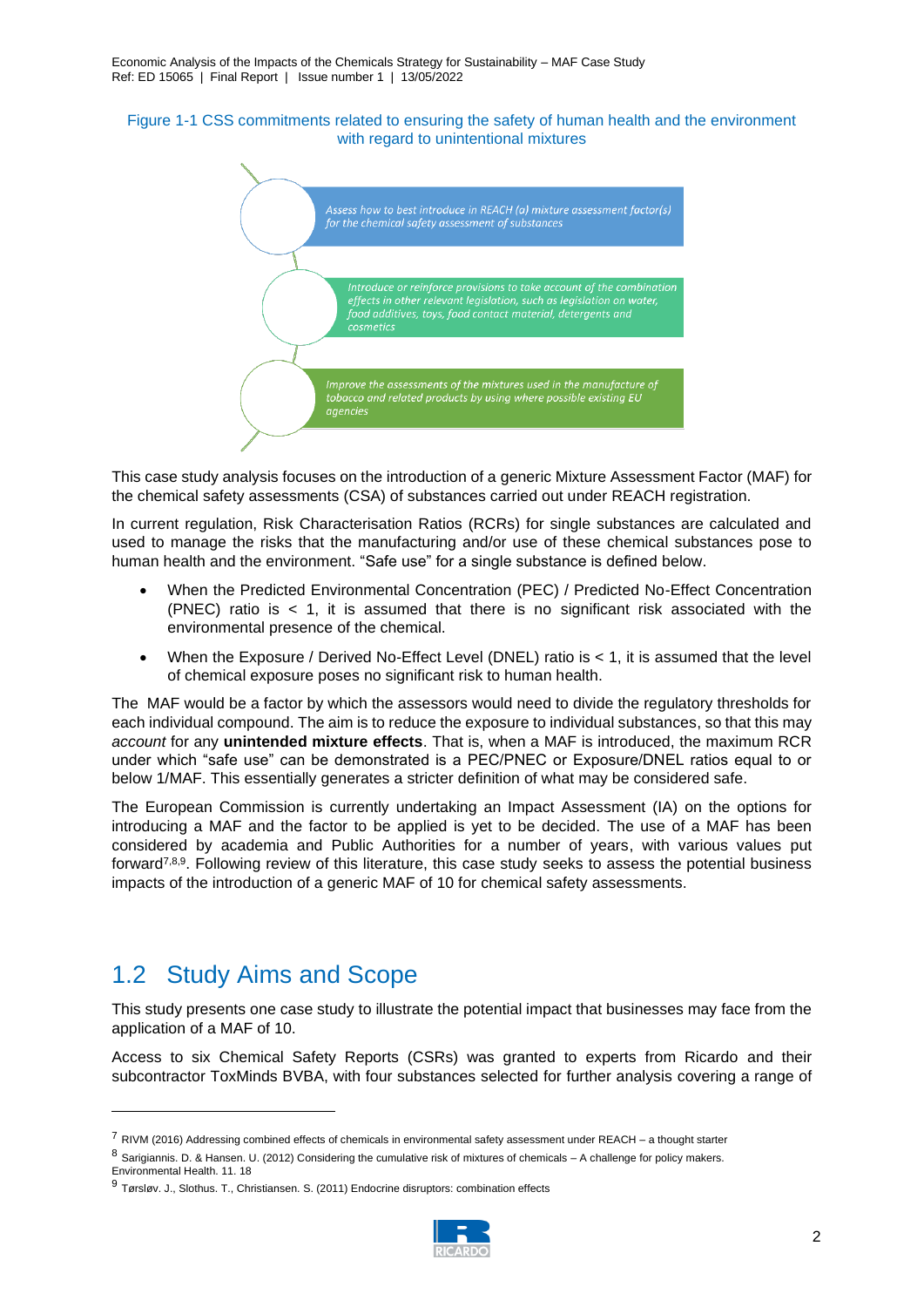low, medium and high business impacts. These CSRs were provided by the four Lead Registrants who performed them in order to have an easy and quick access to them.

The Ricardo study team developed a survey targeting these four substance cases. Given that only the Lead Registrant was able to be engaged per substance, in order to protect confidential business information, one case study was developed representing the total market and the average experience across these four substance cases in an attempt to illustrate the types and scale of impact that the EU's fragrance industry may face from the introduction of MAF [of 10].

### <span id="page-10-0"></span>1.3 Report Structure

The rest of this report is structured in the following sections:

- Section 2: Policy context
- Section 3: Methodology
- Section 4: Case study technical analysis
- Section 5: Case study business impact analysis
- Section 6: Conclusions
- Annex 1: Stakeholder consultation approach.

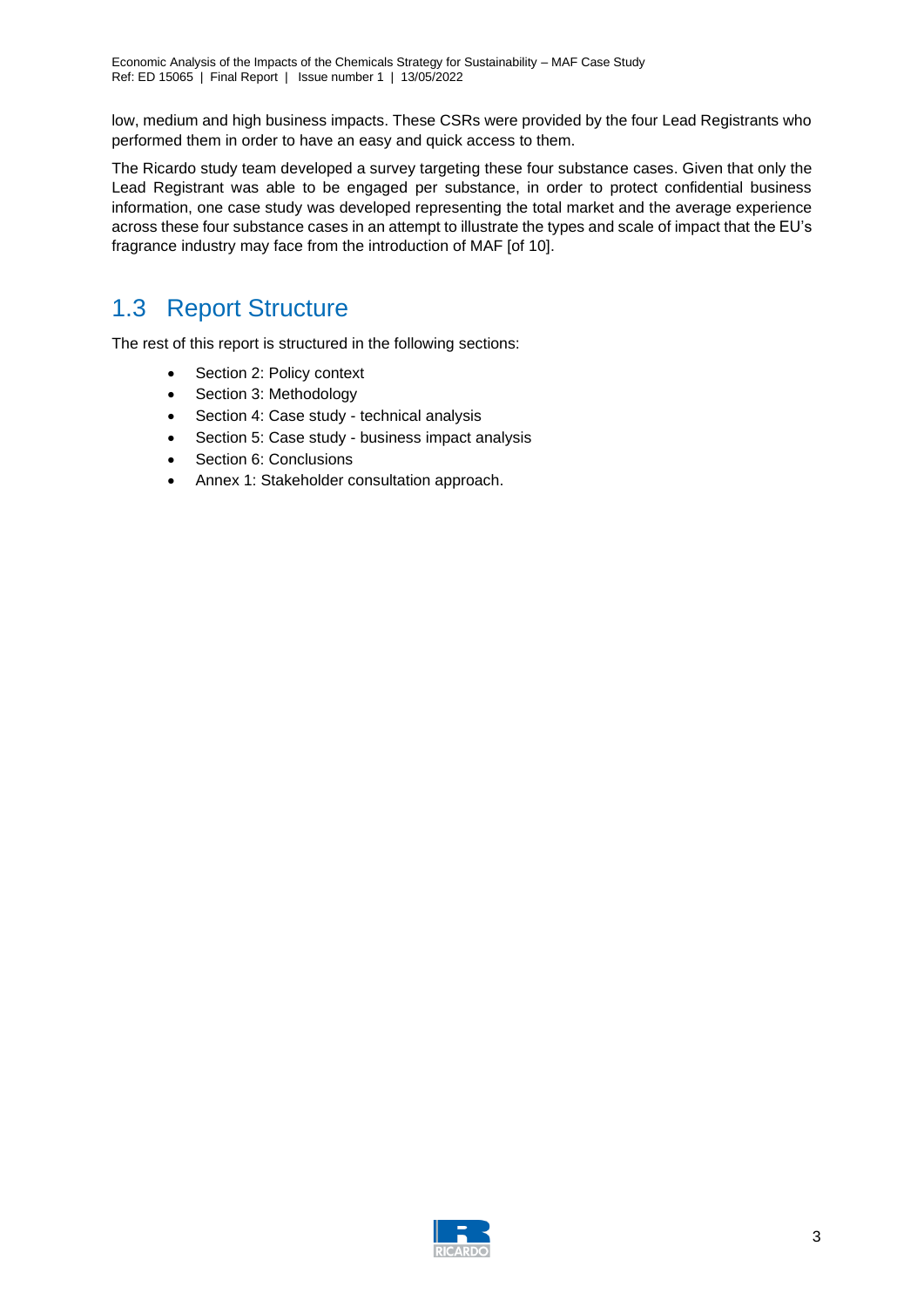# <span id="page-11-0"></span>2 Policy Context

The current practice for risk assessment of chemicals in the EU is usually for individual substances, or under certain circumstances, mixtures intentionally added for particular uses. In reality, humans (workers and consumers) and the environment are exposed to unintentional mixtures of chemicals. Due to the wide variation and unknown nature of exposure over time, the risk posed is difficult to characterise. As such, the CSS put forward the need to "*assess how to best introduce in REACH (a) mixture assessment factor(s) for the chemical safety assessment of substances*". The introduction of a mixture assessment factor (MAF) aims to account for some of the uncertainty of mixture effects in risk assessment.

The risk of single substances to humans and the environment can be assessed using risk characterisation ratios (RCRs). RCRs are ratios between exposure levels and no-effect concentrations. For human health, RCRs are calculated using equivalent values: estimated exposure levels for a given exposure pattern, and derived no-effect levels (DNELs), see [Equation 1.](#page-11-1) The DNEL value, i.e. the exposure level above which humans should not be exposed, is calculated by dividing a health effect dose descriptor (e.g. a no-observed-adverse-effect level) by assessment factors. When the effect is driven by a non-threshold mode of action, a no-effect level cannot be determined and hence a derived minimal effect level (DMEL) value is used in place of a DNEL value to derive a semi-quantitative RCR.

For the environment, these concentrations are the predicted environmental concentration (PEC) and predicted no-effect concentration (PNEC), see [Equation 2.](#page-11-2) The PNEC, determined for each environmental compartment, describes the concentration of a substance below which adverse effects are unlikely to occur.

<span id="page-11-1"></span>Equation 1 RCR for human health

 $RCR(human\ health) = \frac{exposure}{diamimeation\ offoot.}$ derived no-effect level

<span id="page-11-2"></span>Equation 2 RCR for the environment

 $RCR$ (environment) =  $\frac{predicted$  environmental concentration <u>eaittea environmental concentration</u><br>predicted no−effect concentration

The RCRs for all possible exposures such as for all relevant routes of human health exposure, human populations, durations, and environmental compartments associated with each exposure scenario are used to quantitatively, or semi-quantitively, assess whether the substance is "safe" to use, and all of the risks of the substance are controlled.

RCR value is less than 1:

- It can be assumed that the exposure level of the substance poses no significant risk.
- Indicates that the exposure concentrations of the substance to humans or the environment are lower than the concentration that is expected to cause adverse effects; this therefore demonstrates "safe use" for the substance.

RCR value is greater than or equal to 1:

- It can be assumed that exposure concentrations exceed the threshold for effects. As such, the risk is deemed "unacceptable" and measures must be taken to reduce this value.
- Owing to the relationship between exposure and no-effect levels in a ratio form, this can be done by either lowering the exposure levels or increasing the minimum level at which no effects are expected.

The MAF multiplies the RCR by a generic factor, with the aim of covering any unintended cumulative or cocktail effects of mixtures by acting as an additional safety margin. The numerical value of the MAF is unknown at present. However, the potential application of a MAF would mean that some RCRs which

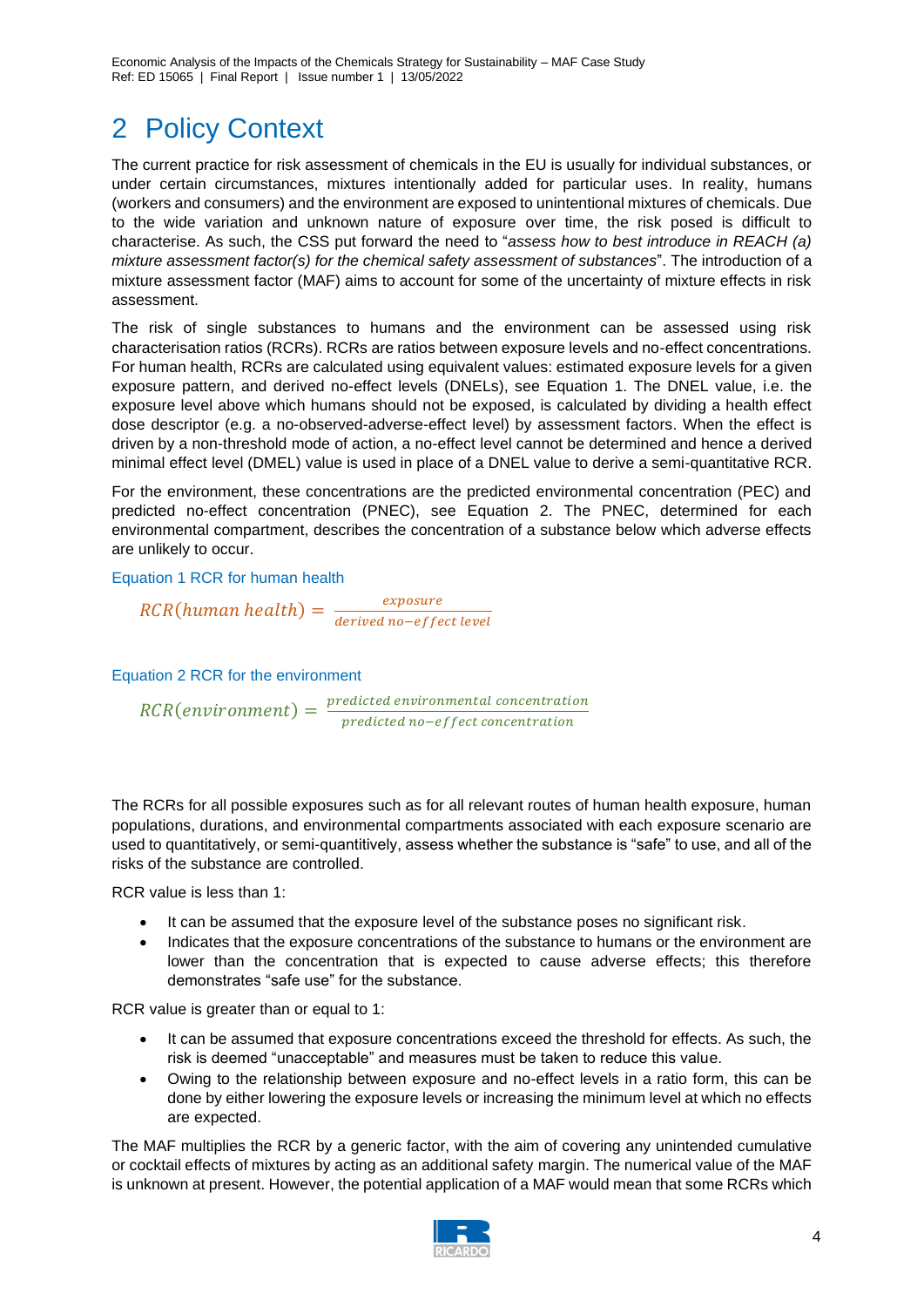are currently less than 1 would now be elevated to greater than or equal to 1, meaning that "safe use" for that substance is no longer demonstrated. This essentially generates a stricter definition of what may be considered safe for use when considering unintended mixture effects from multiple exposures to multiple substances.

For this case study, a generic MAF of 10 has been applied to the current RCRs of selected chemical substances, resulting in all original RCRs of greater than or equal to 0.1 demonstrating an unacceptable risk, with these substances then in need of additional measures to reduce the adjusted value to less than 1. This exercise details the potential options available to registrants to reduce all RCRs for 4 casestudy substances to below 1 if a MAF of 10 was introduced. The work forms the basis of a consultation with chemical companies to ascertain the economic impacts that the introduction of a MAF will have, a module that forms part of a larger Impact Assessment that Ricardo Energy & Environment have been contracted to conduct by the International Fragrance Association (IFRA).

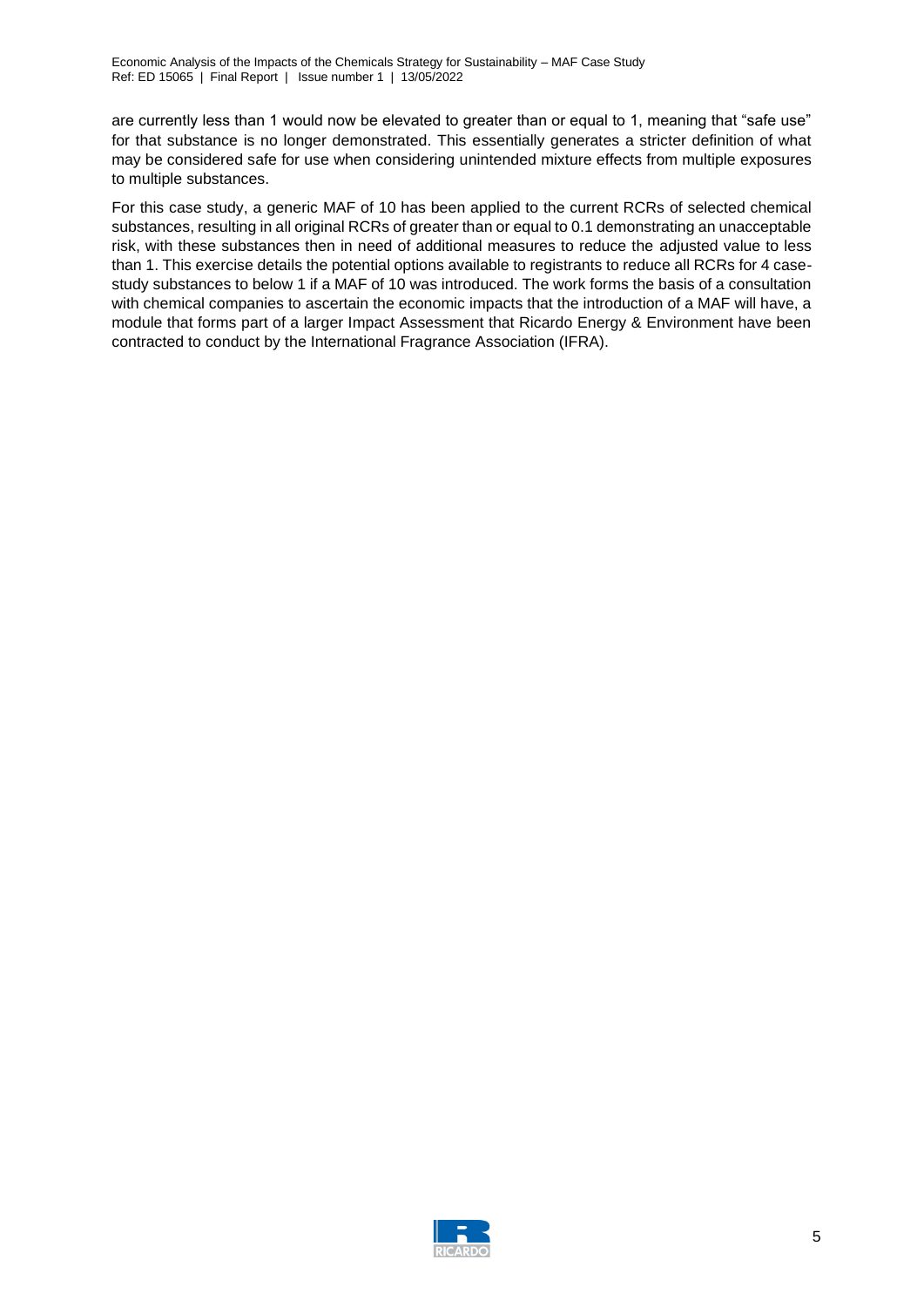# <span id="page-13-0"></span>3 Methodology

This section provides an overview of the methodology employed to consider the potential business impacts and knock-on economic implications that could result from introducing a generic MAF of 10.

Given the complexity of the application of MAF and the scope of this Study, a case study approach was selected to illustrate how a range of REACH registrants from the fragrance industry could be affected. The potential knock-on implications on the fragrances industry associated with the selected registrations and the broader economy were also characterised to the extent possible, more qualitatively.

Where possible, the methodology was inspired or based on the European Commission Better Regulation Guidelines and Toolbox, although this is a focused analysis of business impacts and associated economic implications, and thus it does not consider how other stakeholders may be affected and/or the broader social and environmental impacts.

- **Step 1: Technical review of Chemical Safety Reports** (CSRs). The four selected substances cover low, medium, and high potential economic impacts, thus representing the breadth of potential impacts on the EU chemicals industry (see Section [4.1\)](#page-15-1). The implications of applying a MAF of 10 to the RCRs of each CSR were investigated. Experts in the study team considered the actions that the registrants may need to take in order to bring RCRs below 1 when a MAF of 10 was applied (i.e., below 0.1 before the MAF is introduced). The output of this step was a list of possible actions that registrants may wish to take to bring the original RCRs below 0.1 and thus continue supporting as many of the current uses as possible.
- **Step 2: Map and screen the business and economic impact categories.** A longlist of economic impacts was developed and screened, based on Tool #18 (identification of impacts) of the latest Commission's Better Regulation Toolbox<sup>10</sup>. From these, two business and economic impact categories were identified as likely to be significant for a more in-depth assessment. Across these impact categories, different types of economic costs and benefits were considered, primarily based on Tool #56 (Typology of costs and benefits) and a few indicators were selected to assess impacts quantitatively (see [Table 3-1\)](#page-13-1). Social and environmental impacts and, therefore, any indirect economic impacts driven by these, were not in scope of this exercise, which is focused on the fragrance industry and industry-driven economic effects.

| Categories                              | <b>Indicators</b>                                                                                                        |  |  |  |  |
|-----------------------------------------|--------------------------------------------------------------------------------------------------------------------------|--|--|--|--|
|                                         | Business turnover ( $\epsilon$ millions)                                                                                 |  |  |  |  |
| Conduct of<br>business (and<br>economic | Gross Value Added ( $\epsilon$ millions), approximately capturing the<br>sector's contribution to Gross Domestic Product |  |  |  |  |
| contribution)                           | Capital expenditure or investment ( $\epsilon$ millions)                                                                 |  |  |  |  |
|                                         | Operating expenditure ( $\epsilon$ millions)                                                                             |  |  |  |  |
| Employment                              | Number of jobs supported (Number of FTEs)                                                                                |  |  |  |  |

#### <span id="page-13-1"></span>Table 3-1 Sectoral indicators selected for baseline characterisation

• **Step 3: Consult stakeholders and gather evidence.** The Lead Registrant of the four selected substances was engaged as part of this project. This was a key and horizontal task that provided the evidence required to illustrate the potential impact of the application of a MAF of 10. The consultation activities and data analysis carried out in this Study were based on Tool #53 (Conducting consultation activities), Tool #54 (Analysing data and informing policymaking) and Tool #67 (Data identification for evaluation and impact assessment) of the Commission's

<sup>10</sup> [Better regulation toolbox | European Commission \(europa.eu\)](https://ec.europa.eu/info/law/law-making-process/planning-and-proposing-law/better-regulation-why-and-how/better-regulation-guidelines-and-toolbox/better-regulation-toolbox-0_en)

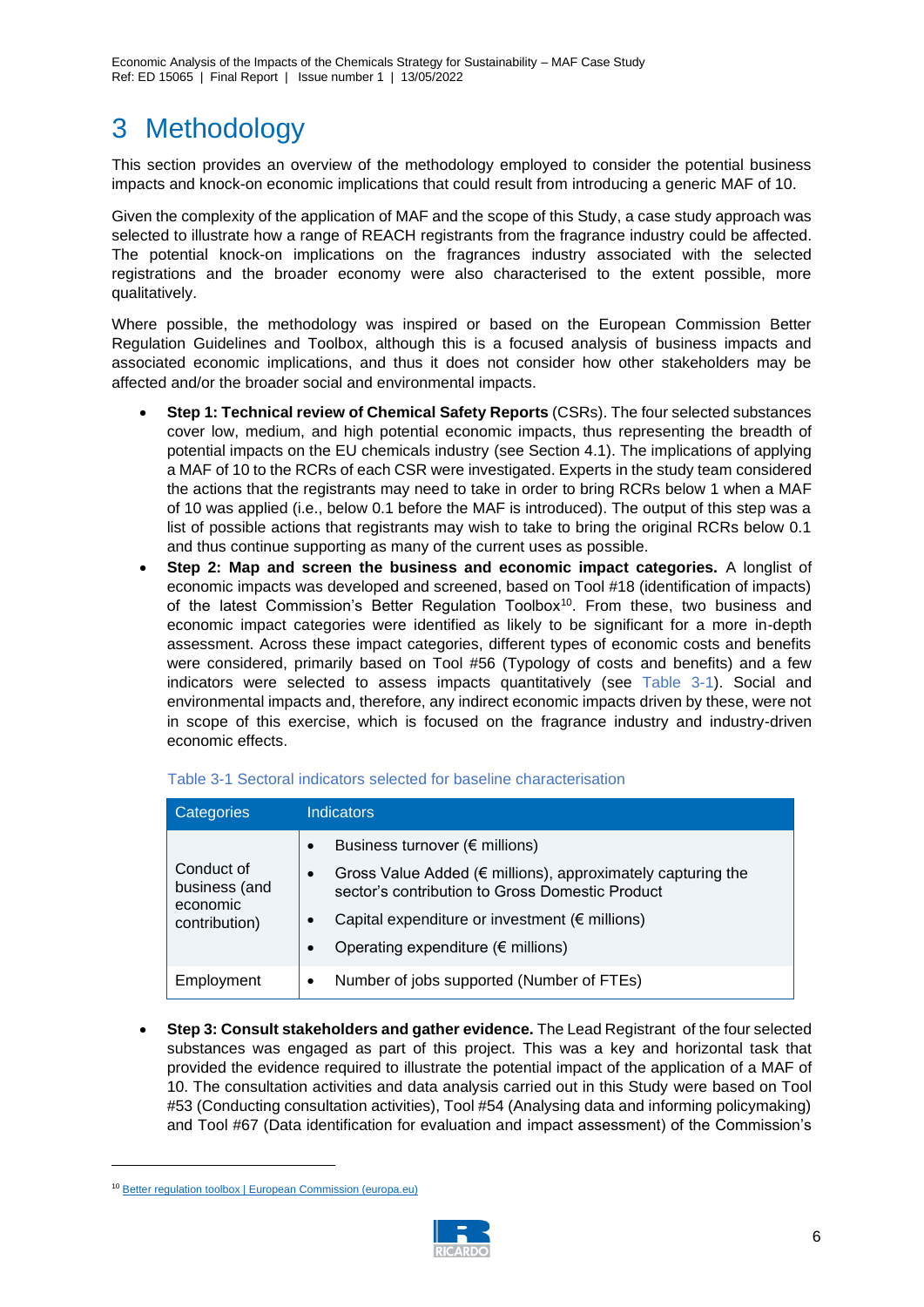Better Regulation Toolbox. These activities included a targeted consultation online survey, targeting the Lead Registrants for each of the selected substances. The online survey followed a similar approach to a recent Study by Ricardo for Cefic<sup>11</sup>, further detailed in Annex I. When necessary, follow up conversations with respondents were held to ensure that their responses would be interpreted correctly.

- **Step 4: Create the one 'case substance'**: Due to the stakeholder engagement approach required for this project and given the limitations associated with confidential business information, a 'case substance' was created that represents the total market and average experience of the four selected substances, even if it does not refer to any specific substance available on the market. The 'case substance' embeds the insights from the responses of the registrants consulted.
- **Step 5: Define and characterise the baseline scenario against which to assess the MAF.** The study considered how the EU-27 market of the case substance would likely evolve without any further policy changes in the EU chemicals legislation. This work was inspired by the European Commission's Better Regulation Guidelines, and particularly drawing from Tool #60 (Baselines).
- **Step 6: Assess the business and economic impacts of the policy options.** Business and economic impacts were assessed for the case substance. The quantitative analysis was based on the Commission's Better Regulation Toolbox, e.g., Tool #57 (Methods to assess costs and benefits). The economic and statistical methods employed for the quantification of policy effects were selected based on the suitability for analysis of the evidence collected through a business survey, and the development of a case substance.
- **Step 7: Conclusions.** The quantitative and qualitative evidence on business and economic impacts for the constructed case substance was employed to present the implications of a MAF of 10. These implications have also provided a basis to develop insights and/or conclusions for consideration by policymakers as they continue to develop the options and ambitions set out within the CSS.

<sup>11</sup> [Economic-Analysis-of-the-Impacts-of-the-Chemicals-Strategy-for-Sustainability-Phase-1.pdf \(cefic.org\)](https://cefic.org/app/uploads/2021/12/Economic-Analysis-of-the-Impacts-of-the-Chemicals-Strategy-for-Sustainability-Phase-1.pdf).

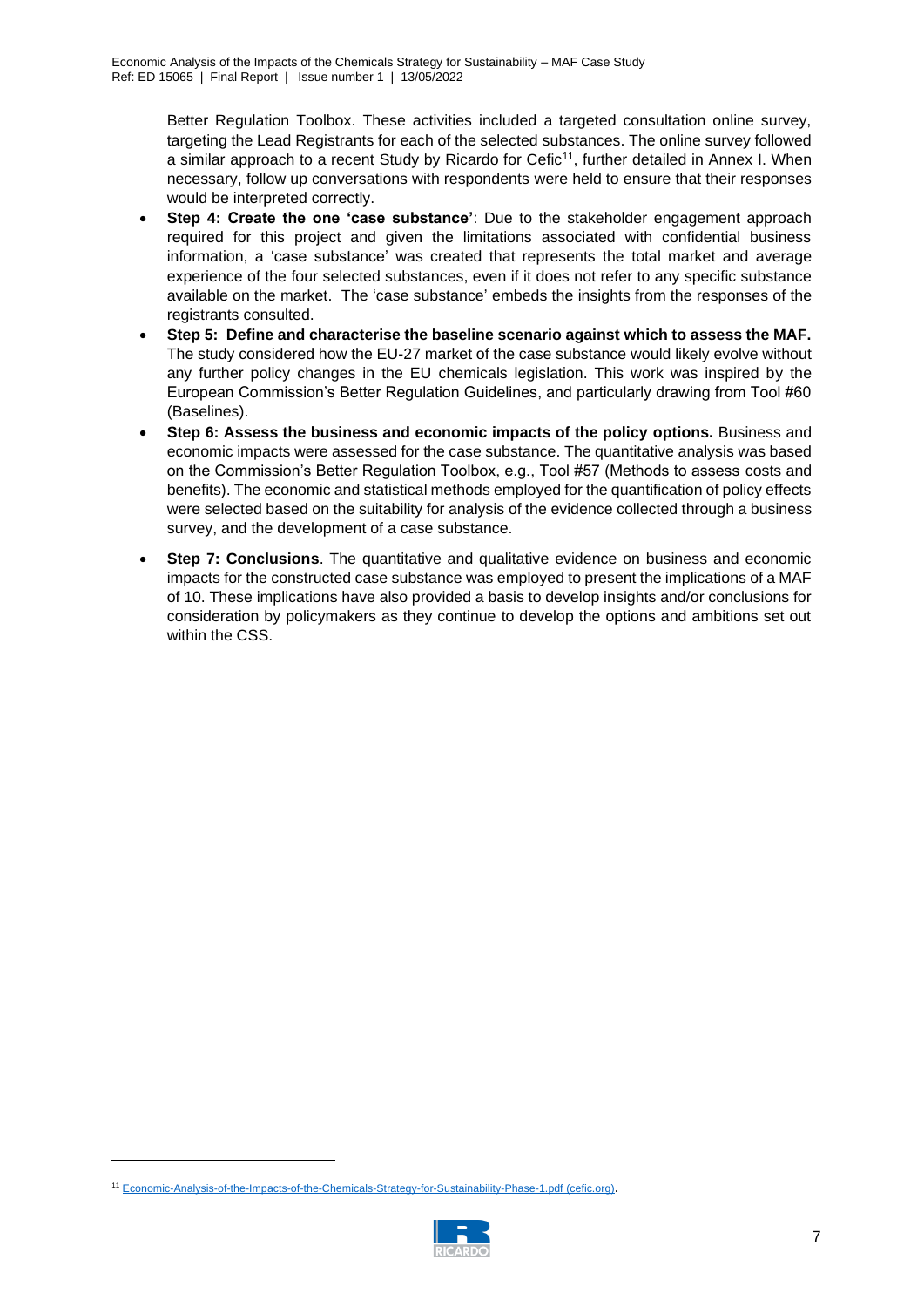# <span id="page-15-0"></span>4 Case studies -Technical analysis

A team of experts from Ricardo and ToxMinds carried out a technical review of CSRs for four substances and considered the actions that registrants could take to bring a maximum number of RCRs below 1 if a MAF of 10 were applied (i.e., below 0.1 before the MAF is introduced). A description of the exercise and findings are provided in the following sub-sections.

### <span id="page-15-1"></span>4.1 CSR

The purpose of this exercise was to identify potential options that registrants could take to amend their CSR in order to bring a maximum number of RCRs below 1 with a MAF of 10 applied (i.e., below 0.1 before the MAF is introduced). Six CSRs resulting from CSAs were provided by IFRA members. Tonnage information, exposure scenarios, uses, hazard values, exposure assessments and resulting RCRs presented in the CSRs were investigated for the six substances to select four that represented a range of potential impacts (low, medium and high). The remaining two substances were excluded as their impacts overlapped with substances in the final selected four. These potential impacts were considered in terms of effort to bring affected RCRs back to acceptable levels or to reflect any potential restriction. The true impacts were difficult to predict without a detailed investigation of the CSAs, however, a rough idea of the potential scale of impact was determined. For the environmental section, the potential impact was allocated based on the number of RCRs greater than or equal to 0.1, the proportion of impacted uses/exposure scenarios, the types of environmental compartment affected (including man via environment), the number of impacted wide dispersive uses, and whether there was a high regional contribution. For the human health section, the potential impact was allocated based on the number of RCRs greater than or equal to 0.1, the impacted exposure routes and magnitude, the exposure modelling tools used per route (e.g. ECETOC TRA v3.1, ART 1.5, RiskofDerm 2.2.1., ConsExpo Web 1.0.7), the use of estimated / measured exposure values, the impacted life cycle tree component (e.g., formulation, consumer uses) and possible hazard refinements (e.g., toxicokinetics, higher tier studies).

Out of the six substances, four were used: two were used for both the environment and human health evaluations, and one each for only human health and the environment. A summary is provided in [Table](#page-15-2)  [4-1.](#page-15-2) Where possible the same substances were selected, but there was a disparity between the severity of the possible economic impacts as a result of actions taken to reduce the risk for human health and the environment, e.g., substance 2 was selected to be used in the human health evaluation, but no environmental RCRs of equal to greater than 0.1 existed for this substance, so thus it was excluded from the environmental evaluation.

<span id="page-15-2"></span>Table 4-1: Summary of the 4 substances used for the environment and human health assessments as having potential low ("L"), medium ("M") and high ("H") economic impacts.

|             | <b>REACH registered</b><br>tonnage band | <b>Environment</b> | <b>Human Health</b> |
|-------------|-----------------------------------------|--------------------|---------------------|
| Substance 1 | $≥1000$ to <10,000                      |                    | M                   |
| Substance 2 | $≥1000$ to <10,000                      | N/A                |                     |
| Substance 3 | $≥1000$ to <10,000                      | М                  | N/A                 |
| Substance 4 | $≥10$ to <100                           | н                  | н                   |

*N/A = Not applicable*

Exposure scenarios with RCRs greater than or equal to 0.1 were reviewed for options for businesses to reduce hazard or exposure to the extent that RCRs became less than 0.1 for all affected exposures for each use. It is assumed that businesses would take one or multiple actions within each of the following A-E types of responses defined by ECHA. In order of priority (ascending economic impact), these actions are:

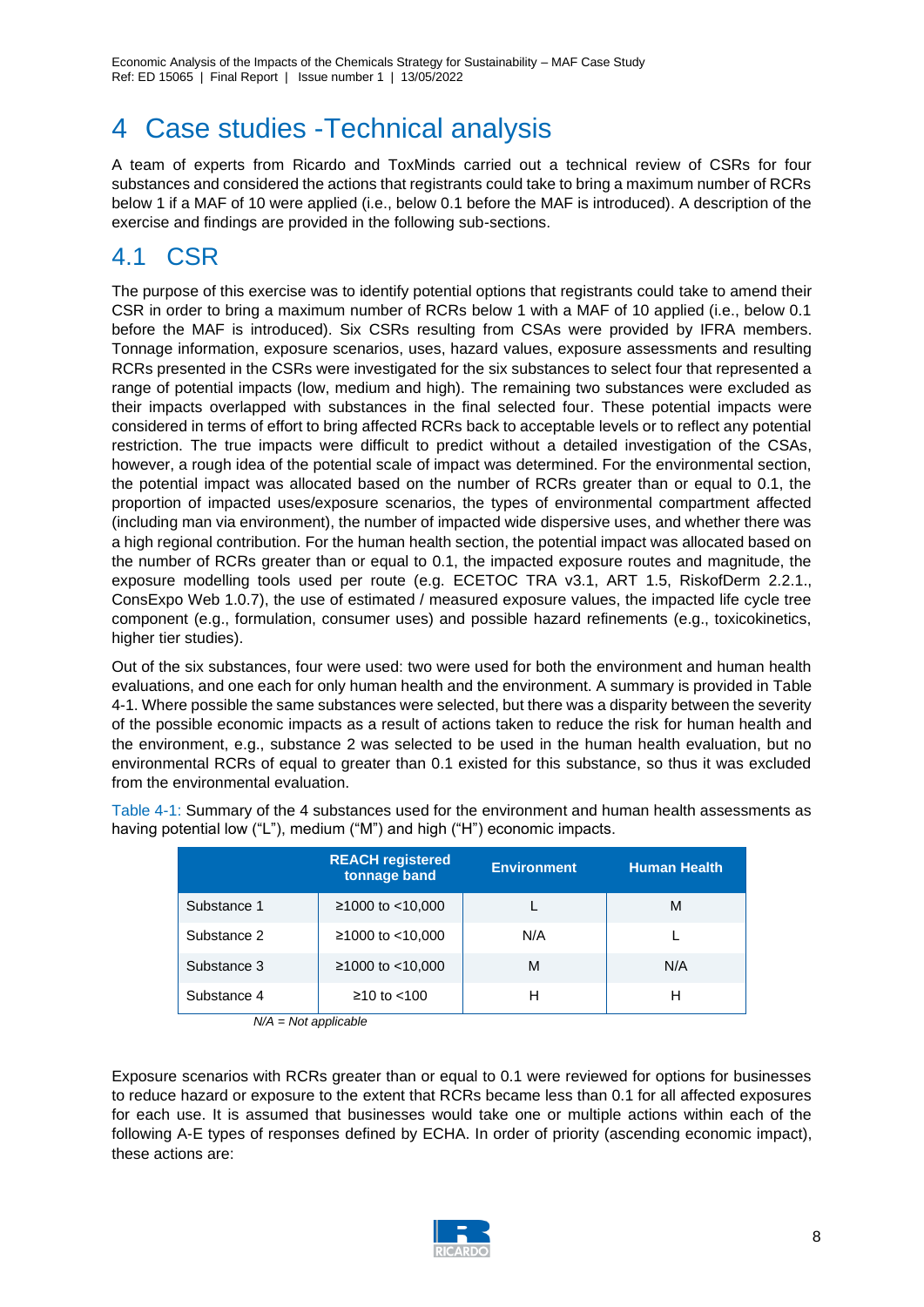- A. Adjust values for Risk Characterisation Ratios without substantially changing the exposure assessment (e.g. review of the basic input parameters and the initial assessment strategy).
- B. Revise some or all exposure scenarios based on existing data through refining/changing the assessment method or single input parameters.
- C. Generate data (environmental testing, human health testing and/or exposure measurements) in order to review (lower) assessment factors or level of conservatism in exposure estimates.
- D. Additional risk management measures to be implemented at professional/consumer user level.
- $E_{\text{m}}$  Limit the use of the substance, with or without possible substitution (e.g., industrial user only, upper concentration limit on products, no use in water contact, etc.).<sup>12</sup>

For both the environment and human health, Option A was used to multiply all RCRs for all uses by a factor of 10. Theoretically, options A, B and C do not change the actual risks of the substance, but refine the RCRs, exposure, and hazard or exposure data, respectively, to increase the realism of the risk assessment; options D and E decrease the actual risks by reducing exposure and are hence seen as more severe responses. Option E is seen as a "last resort" whereby a reduction in actual tonnage or concentration of the substance is required to achieve safe use. However, the boundary between each of these options could be overlapping and an assessment may have to combine more than one option to refine the RCR by showing realistic conditions of use. Some assessments could also be limited to D and/or E options as the other potential options were not considered realistic or feasible by the registrants.

### <span id="page-16-0"></span>4.2 Environment

Following a review of each substance's CSR and assessment file, an Excel file for each substance was created, gathering the RCRs of greater than or equal to 0.1 for each use and relevant environmental compartment, as well as information about the substance itself (identifiers and physicochemical properties). Based on this information, three substances were selected as low, medium and high impact case studies for the environment.

The substance selected as being "low" impact (substance 1) following the introduction of a MAF of 10 was allocated so, primarily due to the low number of RCRs greater than or equal to 0.1 and the low proportion of impacted uses. Substance 3, deemed likely to incur a medium level of impacts, had a higher proportion of uses impacted and the number and severity of RCRs ≥ 0.1 was greater. The "high" impact substance (substance 4) had an even higher proportion of impacted uses, the largest number of compartments affected, and included man via the environment RCRs.

#### 4.2.1 Action A

<span id="page-16-1"></span>A MAF of 10 was applied to the entire set of environmental RCRs. For those RCRs where this application did not push the values above the threshold, no further actions were taken. For those RCRs now above the 0.1 threshold, actions B-E were considered.

#### 4.2.2 Action B

<span id="page-16-2"></span>Action B was used to present options to improve exposure scenarios based on existing data. The site tonnages and approach used to determine exposure estimates were reviewed for the potential to be made more realistic and refined to more company-specific values, i.e. could a company-specific site tonnage be used in place of more generic tonnages, and could an existing measured value or Specific Environmental Release Category (SpERC) replace a default Environmental Release Category (ERC). Under this step, the substance property input data was also reviewed, for example did the physicochemical properties seem appropriate and reliable, and was the substance a UVCB (substance

<sup>12</sup> ECHA (2020) Mixture Assessment Factor (MAF): Impact on registrant's CSR? Analytical approach and initial observations. Presentation

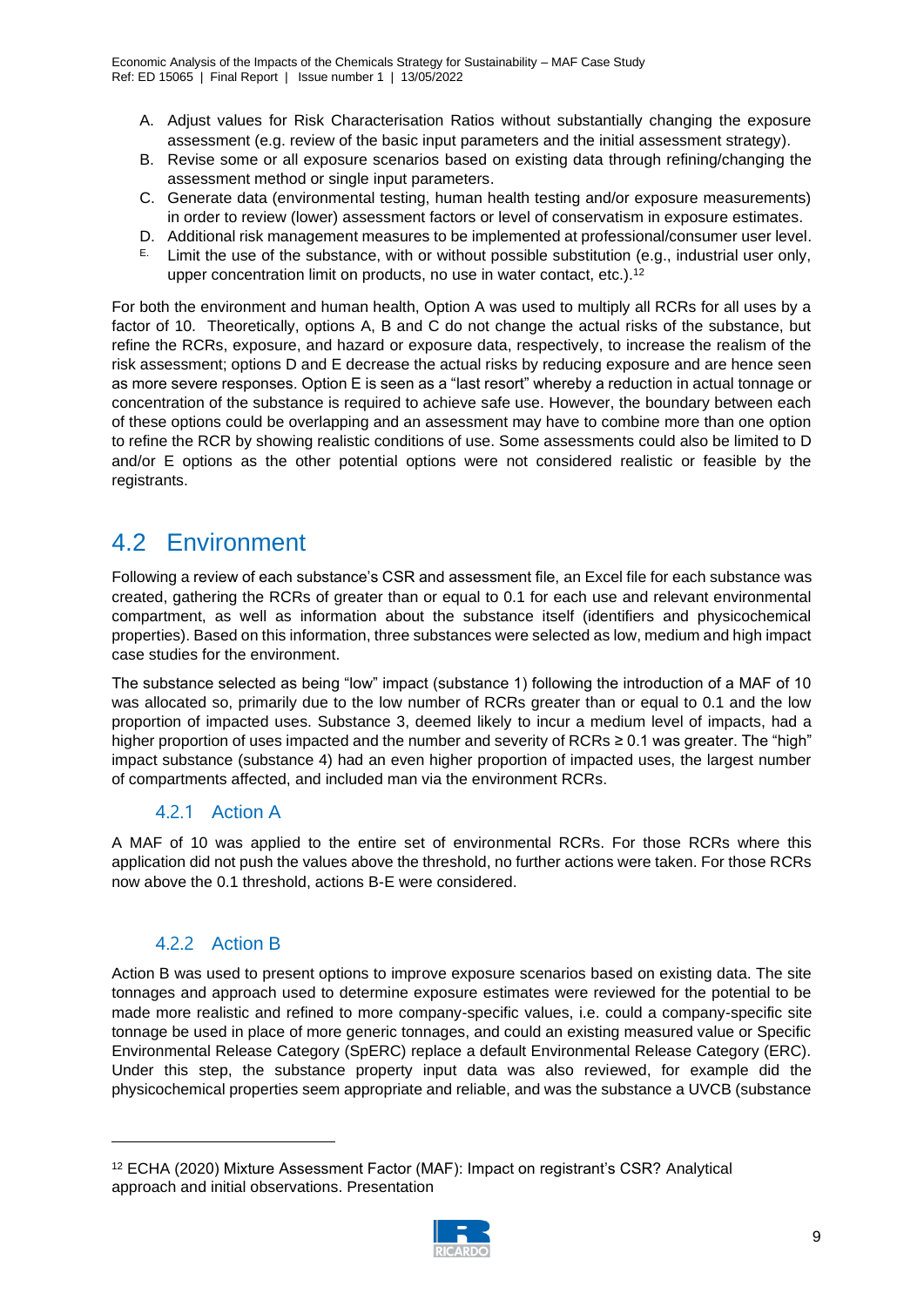of unknown or variable composition, complex reaction products or of biological materials), which may affect the selection of input values.

For substance 1 ("low" impact for the environmental assessment), it was proposed that for the water emission, European Solvents Downstream Users Group (ESVOC), Cosmetics Europe and IFRA SpERCs could be used in replacement of ERCs, if deemed appropriate by the registrant(s). For a manufacturing use, this would reduce the water emission by a factor of 2,000, on condition that oil/water separation is used on site before discharge. Using a SpERC would reduce the water emission by a factor of 1.3 for a formulation use, and a factor of 25 for an industrial use of monomers for manufacture of thermoplastics. For another formulation use, no viable option was identified under Action B as an appropriate SpERC was already in place.

For substance 3 ("medium" impact), all affected uses already used SpERCs, however for one of the formulation or re-packing uses, it was proposed that a less generic SpERC could be used instead, if appropriate, to reduce the water emission by a factor of 10.

Similarly, for substance 4 ("high" impact), only one use (a formulation use) was identified as having potential to be improved through refined exposure estimates. For this use, a 16.7% reduction in daily site tonnage (achieved by increasing the number of emission days by 50 or by reducing the annual tonnage by 16.7%) would sufficiently reduce all impacted RCRs. Alternatively, the use of existing measured emissions to wastewater (0.1%) instead of the more conservative 0.2% emission assumed by the SpERC, would also fix the RCRs.

#### 4.2.3 Action C

<span id="page-17-0"></span>Unlike Action B which used existing data to refine exposure, Action C concerns the generation of new exposure data and extends to the generation of new hazard data too. As RCRs are ratios between exposure and hazard threshold values, RCR values can be reduced by a) decreasing the PEC or b) increasing the PNEC. The former involves measuring the exposure in the relevant emission routes that the RCR is sensitive to, for example freshwater RCRs will be sensitive to water emissions while agricultural soil RCRs may be sensitive to water emissions and/or air emissions. For each affected RCR, the emission route that needed to be improved was supplemented by whether measurement was scientifically feasible, and the magnitude of the reduction required to sufficiently reduce the RCR.

The PNEC is derived by dividing a dose descriptor (e.g. concentration that causes an effect in 50% of the test organisms (EC50) or the no-observed effect concentration (NOEC) or concentration that causes an effect in 10% of the test organisms  $(EC_{10})$  by an assessment factor. In principle, increasing the PNEC may be achieved by reducing the assessment factor through conducting additional testing (e.g. higher tier chronic tests or tests with more organisms representing different trophic levels). The use of less stringent assessment factors account for the increased confidence in the data when additional information is generated. However, whether the PNEC will actually increase by additional testing depends on the outcome of each additional study, e.g. the reduced assessment factor could be outweighed by an even lower, new dose descriptor. For soil and sediment PNECs, there was also the option of using new test data to replace modelled data based on the Equilibrium Partitioning Method (EPM), taking consideration of whether an additional assessment factor needed to be used for adsorptive/low degradability substances<sup>13</sup>. It was also considered whether substance property data, e.g. water solubility, could be improved by new testing, however this was not identified as an option for any of the substances.

For every affected use of substance 1, it was suggested that the assumed emissions to wastewater could be refined via a) discharge chemical oxygen demand (COD) measurements, or b) discharge analysis for the substance. For the two impacted formulation uses, where agricultural soil was the only environmental compartment impacted by the MAF of 10, a third option was to generate toxicity test data to increase the soil PNEC. The existing soil PNEC values had been derived based on the equilibrium

[https://echa.europa.eu/documents/10162/17224/information\\_requirements\\_r10\\_en.pdf/bb902be7-a503-4ab7-9036](https://echa.europa.eu/documents/10162/17224/information_requirements_r10_en.pdf/bb902be7-a503-4ab7-9036-d866b8ddce69?t=1322594768638) [d866b8ddce69?t=1322594768638](https://echa.europa.eu/documents/10162/17224/information_requirements_r10_en.pdf/bb902be7-a503-4ab7-9036-d866b8ddce69?t=1322594768638)



<sup>&</sup>lt;sup>13</sup> ECHA Guidance on information requirements and chemical safety assessment. Chapter R.10: Characterisation of dose [concentration]-response for environment.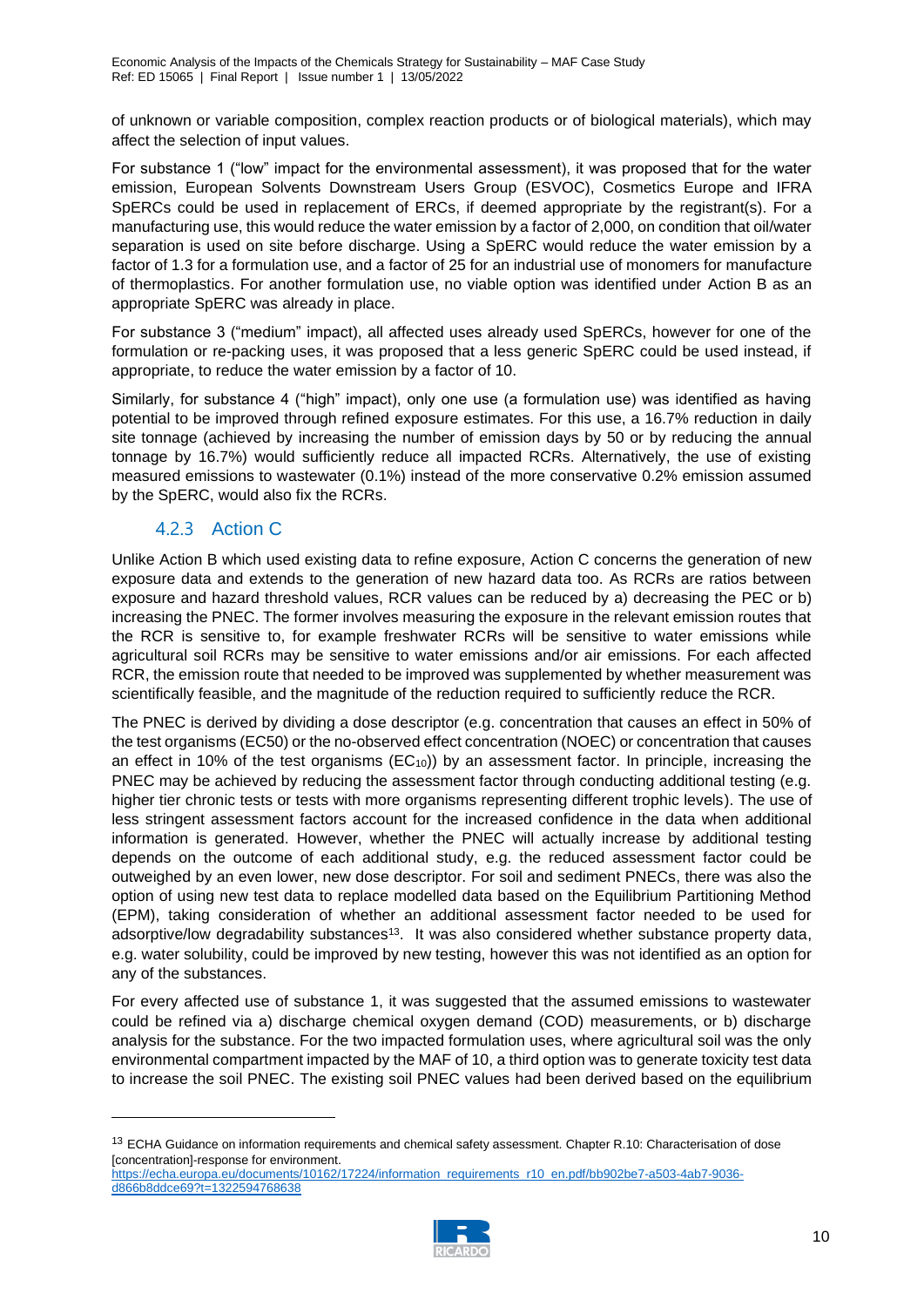partitioning method, therefore soil tests with three trophic levels *may* improve the soil NOEC, and only an assessment factor of 10 would need to be applied to the NOEC.

The toxicity data for substance 3 was already based on adequate experimental data. Hence, the only options for refining the assessment based on new data were to measure discharge COD or analyse the discharge for the substance, in order to refine the assumed emissions to wastewater. These two options were applicable to all the affected uses with the exception of the consumer use, whereby no options were identified under Action C as measured data was already used to calculate water emissions.

For substance 4, most of the impacted uses could again potentially be fixed if the wastewater emission estimates were refined by using measured data, from either discharge COD measurements or discharge analysis for the substance. For manufacturing, where only man via environment RCRs were affected, it was proposed that the assumed emission to air could be refined using volatile organic compound (VOC) measurement, although an 80% reduction would be required to reduce the RCRs sufficiently. No appropriate options were identified for one of the formulation uses (release to water already having been measured during onsite monitoring) and all of the consumer uses. The generation of toxicity data was not identified as an improvement option for any of the uses for substance 4, as chronic NOEC values for water already existed and appeared valid.

#### 4.2.4 Action D

<span id="page-18-0"></span>Most exposure scenarios assume the implementation and use of risk management measures (RMMs) to control the amount of substance released in wastewater, air emissions or sludge application. However, as this may not always be the case, or more efficient RMMs may supplement/replace existing RMMs, this action considers whether additional RMMs are feasible for the substance properties and emission route. The Diamonds 3 software (Exposure Control Efficacy Library (ECEL v3.0)) and the Cefic RMM library were consulted to determine the most appropriate technology for removal of substances from water and air, as well as the expected efficiency of these. RMMs were filtered based on the relevant physicochemical properties of the substance (water solubility, vapour pressure), biodegradability, emission route (air or water) and ERC (1-3 or 4-7).

Following the search, it was considered that water RMMs, such as those employing adsorption techniques to remove contaminants, may be used to reduce water emissions for all affected uses of substance 1. The application of Sewage Treatment Plant (STP) sludge to land also falls under Action D, as this is a route by which RCRs to agricultural soil and man via the environment can be affected. A water RMM alone would reduce the RCRs sufficiently in all the impacted environmental compartments (including agricultural soil), however for the two uses (both formulation) where agricultural soil was the only impacted compartment, it was also suggested that stopping application of STP sludge to soil could be used instead.

For substance 3, using water RMMs (e.g. adsorption) to reduce water emissions addressed all the impacted RCRs, apart from the affected consumer use, for which RMMs are not applicable. There were no soil RCRs affected for substance 3 so the cessation of sludge to soil application was not considered. Similarly, the use of adsorption-based water RMMs was suggested for the majority of the affected uses for substance 4. This was not the case for the manufacturing use, whereby reduction of air emissions was the target to reduce the man via the environment RCRs; it was proposed that additional air RMMs (such as wet scrubber) could be used. RMMs were not applicable for the affected consumer uses.

#### 4.2.5 Action E

<span id="page-18-1"></span>This is the final step possible to reduce the RCRs, reducing actual local tonnages at site, and involves a physical restraint on the substance as opposed to the refinements detailed under Actions A-D. For each substance, it was calculated what the maximum site tonnage per year would need to be to fix each RCR (i.e. calculated for each environmental compartment for every impacted use). For each use, the lowest maximum daily site tonnage/largest required reduction was selected to cover all affected environmental compartments for that use. The percentage reductions in daily site tonnage required for all the RCRs for each use to remain below the threshold ranged from 16.7% (formulation) to 67% (industrial use of monomers for manufacture of thermoplastic) for substance 1; from 40% (consumer end-use) to 91% (formulation or re-packing) for substance 3; and from 16.7% (formulation) to 93%

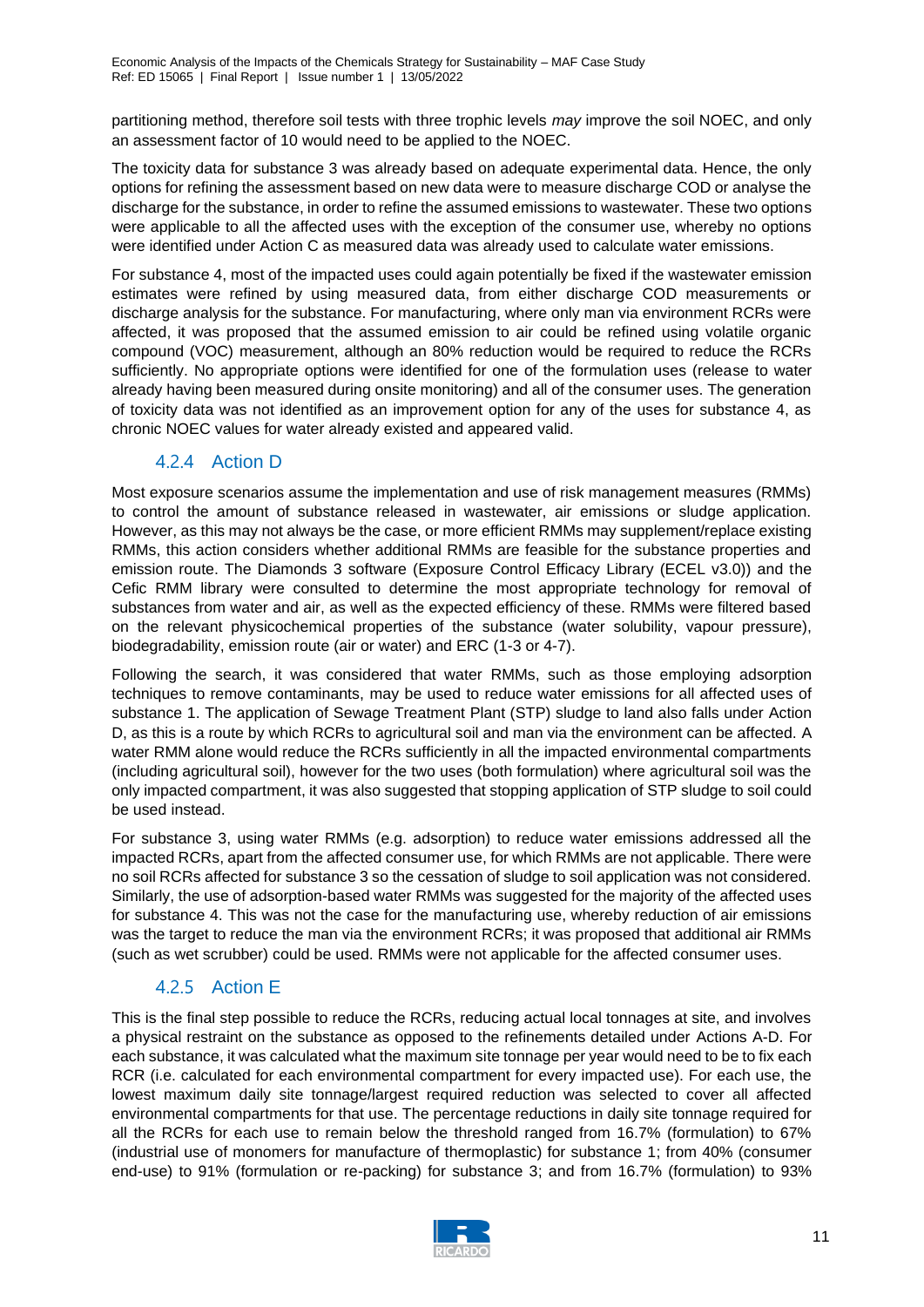(formulation, and formulation or re-packing) for substance 4. While some of these larger reductions in tonnages are unlikely to be feasible, they may be the only option if Actions A-D are not possible. Substances 3 and 4 both had consumer uses affected.

In addition to the RCRs for the individual uses, substance 3 and 4 also had affected RCRs for local exposure due to all wide dispersive uses (combined for all emission sources). Action E was the only option available to fix these RCRs; substance 3 required a 40% reduction in annual tonnage, while substance 4 required a 65% tonnage reduction.

### <span id="page-19-0"></span>4.3 Human Health

All the substances selected for the assessment had exposures via inhalation, dermal and oral routes. The substance selected as being "low" impact (substance 2) following the introduction of a MAF of 10 had scope for refinement on exposure aspects. The substance deemed likely to incur a "medium" level of impact (i.e., substance 1) had a moderate number of processes impacted but had scope for refinement on both hazard and exposure aspects. The "high" impact substance (i.e., substance 4) had most of its processes impacted, with scope for refinement on both hazard and exposure aspects.

Each substance-specific CSR/assessment file was reviewed and converted into an Excel format to conduct the assessment with a MAF of 10 (including the substance name, identifier, routes, long versus short, systemic versus local, tools versus measured). Under the scope of the current MAF assessment, the scenarios were reviewed to determine the different theoretical options under Actions A, B, C and D, which could be explored before proceeding to Action E. Some of the options under Action A, B and C (hazard) may have a generic impact helping to refine all process categories (PROCs)/product categories (PCs)/article categories (ACs), while some other actions under Actions B and C (exposure) and D were PROC/PC/AC specific. However, the feasibility of implementing these theoretical possibilities, which were aimed at being reflective of the realistic use conditions, required confirmation by the individual registrants. It is also critical to mention that the theoretical possibilities suggested as part of the MAF assessment are non-exhaustive and only exemplary of the possible ways for refining the risk assessment.

#### 4.3.1 Action A

<span id="page-19-1"></span>Action A was used to review the accuracy of the baseline data selected for the hazard and exposure assessment and identification of the impacted PROCs/PCs/ACs. Under this step, both hazard and exposure-related basic input parameters (e.g., water solubility) selection and strategies (e.g., point of departures, implementation of saturated vapour concentration) were reviewed to see if the most up to date ECHA recommendations were implemented. The overall qualitative/quantitative assessments were also checked for possible improvements.

The baseline data of the three scenarios was considered to be appropriate and there was no further scope for refinement under Action A (except for substance 2 where a qualitative assessment for skin sensitisation was suggested based on current classification). In terms of impacted uses following application of MAF of 10, substance 1 had 55% of the processes impacted for combined relevant routes, while substances 2 and 4, had 34% and 91%, respectively.

### 4.3.2 Action B

<span id="page-19-2"></span>Action B, which was to refine based on existing data, was split between hazard and exposure assessments options. For the hazard assessment options, the absorption or point of departure (POD) data used for the DNEL calculations were reviewed to identify the possibilities of refinement. Under the exposure assessment option, Tier 1 theoretical refinement options were explored such as the reduction of the duration of the activity, the use of Sector-Specific Workers Exposure Descriptions (SWED)/ Specific Consumer Exposure Determinants (SCED) and/or the possibility to use higher tier exposure modelling tools. These options were not mathematically implemented and therefore were considered as "potential refinement" actions requiring final validation and assessment by the registrants.

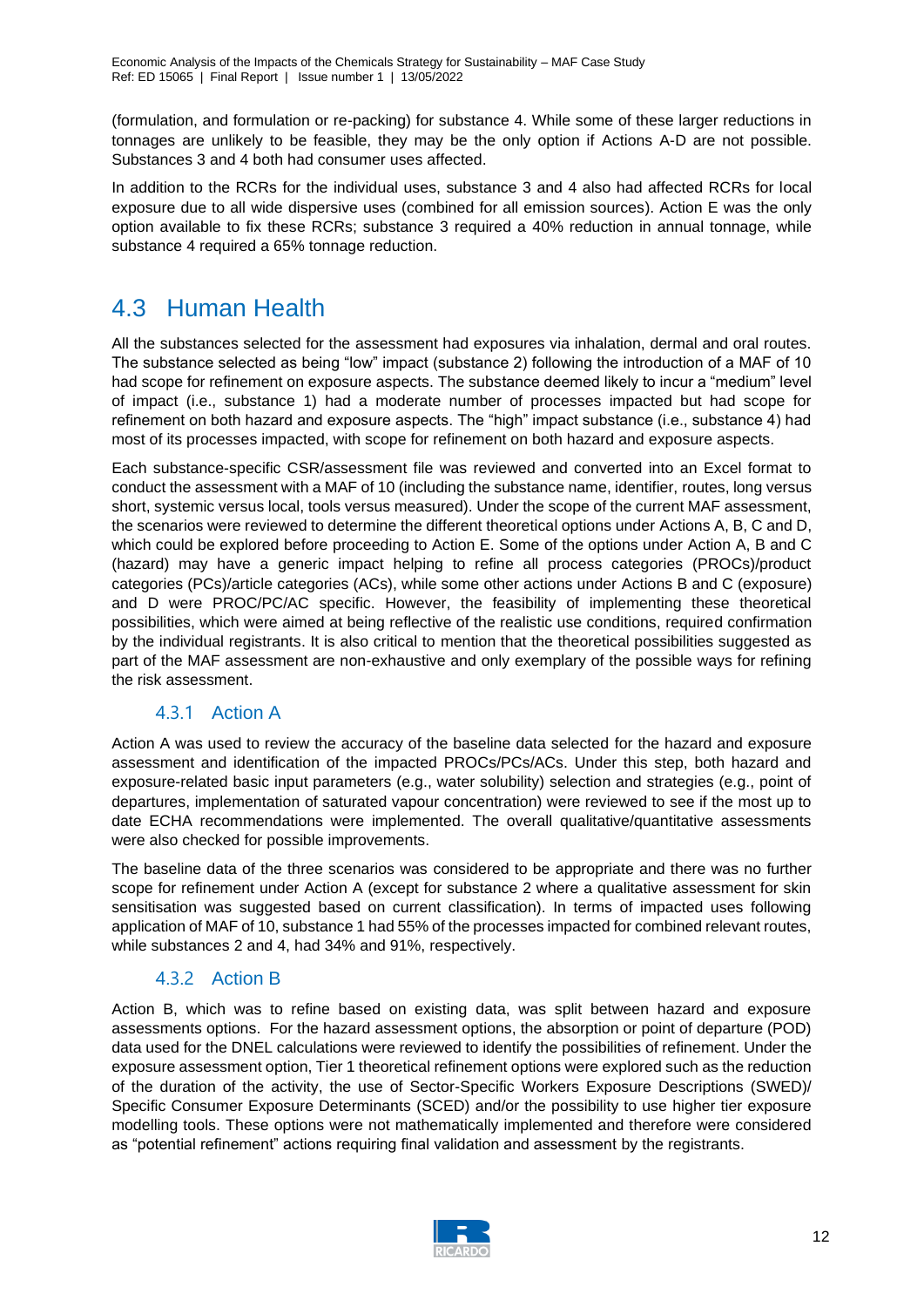For both substance 1 and substance 4, some refinement possibilities could be identified for the hazard assessment parameters (e.g., dermal absorption). Conversely, no scope for refinement was identified for substance 2. Regarding the exposure assessment parameters, there was scope for refinement for every substance by modifying the exposure parameters (e.g., duration of activity, implementation of industry associations SWEDs/SCEDs) and implementing or modifying higher tier tools assessment. However, the feasibility of implementing the theoretical options were still to be evaluated by the registrant.

#### 4.3.3 Action C

<span id="page-20-0"></span>Unlike Action B which used existing data to refine exposure, Action C concerned potential new exposure and hazard data when appropriate. The DNEL is derived by dividing a dose descriptor (e.g., the noobserved adverse effect level (NOAEL) or lowest observed adverse effect level (LOAEL) by an assessment factor. Thus, possibility of increasing the DNEL by reducing the assessment factor through conducting additional testing (e.g., higher tier chronic tests or tests with relevant routes of exposure) was explored. The use of less stringent assessment factors in general accounts for the increased confidence in the data when additional information is generated. It was also considered whether substance property data (e.g., log Kow, vapour pressure) could be improved by new testing, however, this was not identified as an option for any of the three substances. The possibility of refining the absorption data used for the DNEL calculations, by generating a dermal penetration and/or a toxicokinetic study was also explored. In addition, the possibility of having more realistic exposure values with the help of biomonitoring studies via the appropriate route of exposure was also considered as a signification refinement option. Nevertheless, all the above actions or possibilities may have a relatively higher economic impact compared to the actions explored under Actions A and B. Also, the option to generate higher tier data, simply due to the implementation of MAF 10, may lead to an undue burden on the registrant if not triggered by the REACH requirements for the relevant tonnage band. Generation of higher-tier data is subject to the approval of a testing proposal which is a lengthy process and thus can lead to delays in the fulfilment of registration requirements. The use of additional in vivo testing would, however, result in trade-offs with the EU's commitment to reduce or discourage animal testing.

For the hazard assessment options for substance 1 (medium impact) and substance 4 (high impact), the generation of dermal absorption and toxicokinetic study or higher tier toxicology studies (if available in future) may help to refine the DNELs. However, this is not a certain refinement option as the outcome of the study may or may not be favourable. For substance 2 (low impact), toxicokinetic and higher tier toxicological studies were already available, and the substance has a harmonised classification. For the exposure assessment options for substance 1 and substance 2, the generation of biomonitoring is not recommended at this stage but may be explored in future. For substance 3, the generation of biomonitoring data could be explored for the dermal route. However, while biomonitoring may be an option for refining the exposure values, it may be challenging for some types of substances, including fragrances, which are naturally present in the environment.

#### 4.3.4 Action D

<span id="page-20-1"></span>Most exposure scenarios assume the implementation and use of RMMs to control the dermal, inhalation (and oral) exposure to workers and consumers. However as more efficient or higher tier RMMs may supplement or replace existing RMMs, this action needs consideration, whether the suggested RMMs are feasible based on the substance properties and exposure route.

For substance 1 and substance 2, a possibility of refining the Tier 1 RMMs/PPEs (e.g., respiratory protection, room ventilation) and/or higher RMMs/PPEs (e.g., use of drum pump or higher effectiveness gloves) or combinations of different RMMs/PPEs was foreseen. For substance 3, only the possibility of refining some of the higher RMMs/PPEs (e.g., use of drum pump, gloves or respiratory protection) was suggested for workers. Generally, the prescription of respiratory protection or full working shift glove protection may be considered an additional burden on the workers in addition to the already existing RMMs/PPEs applicable. Increased surveillance will be required to ensure implementation, which will in turn increase the economic impact of MAF.

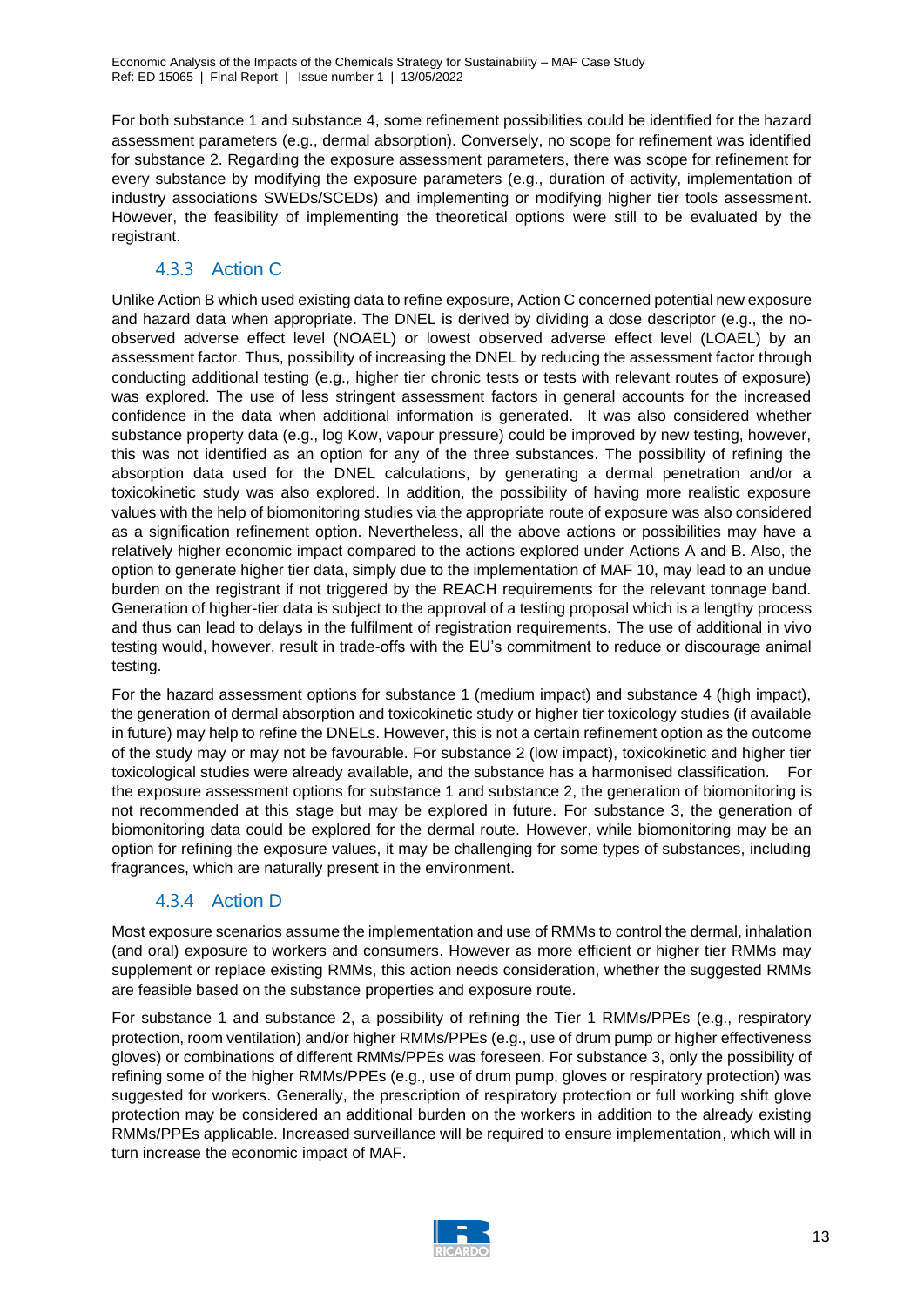#### 4.3.5 Action E

<span id="page-21-0"></span>This is the final type of action defined by the ECHA methodology to reduce the RCRs by modifying the percentage of the substance in preparation and involves restricting the use of the substance in specific challenging processes. As an outcome, the assessor had to limit the upper concentration in products.

Only substance 1 and substance 2 had possibilities for refinement by reducing the percentage of the substance in preparation for some of their PROCs. For substance 4, this refinement was not a foreseen viable option, as decreased concentration would not improve the assessment if a Tier 1/factor approach was kept.

However, for some substances, the reduction of the percentage of the substance may not be realistic or a feasible option, due to a loss of the technical function. The alternative actions, which could be explored in these cases, would be restrictions of the substance at a process scale (e.g., transfer of substance at dedicated facilities only), use scale (e.g., an industrial use only), market scale (e.g., limited to certain sectors of use like detergents only). In case the restriction of the substance is also not considered as a feasible alternative, then substitution of the substance would be the last resort.

To conclude, the proposed actions under the current scope of MAF assessment are only exemplary theoretical possibilities, which was based on the review of the available information and limited understanding of the described conditions of uses. A more realistic assessment along with the feasibility analysis of the proposed options was undertaken by the registrants during the economic assessment.

### <span id="page-21-1"></span>4.4 Outcomes

The table below gives an overview of the impacts and refinement options for each substance if a MAF of 10 is applied.

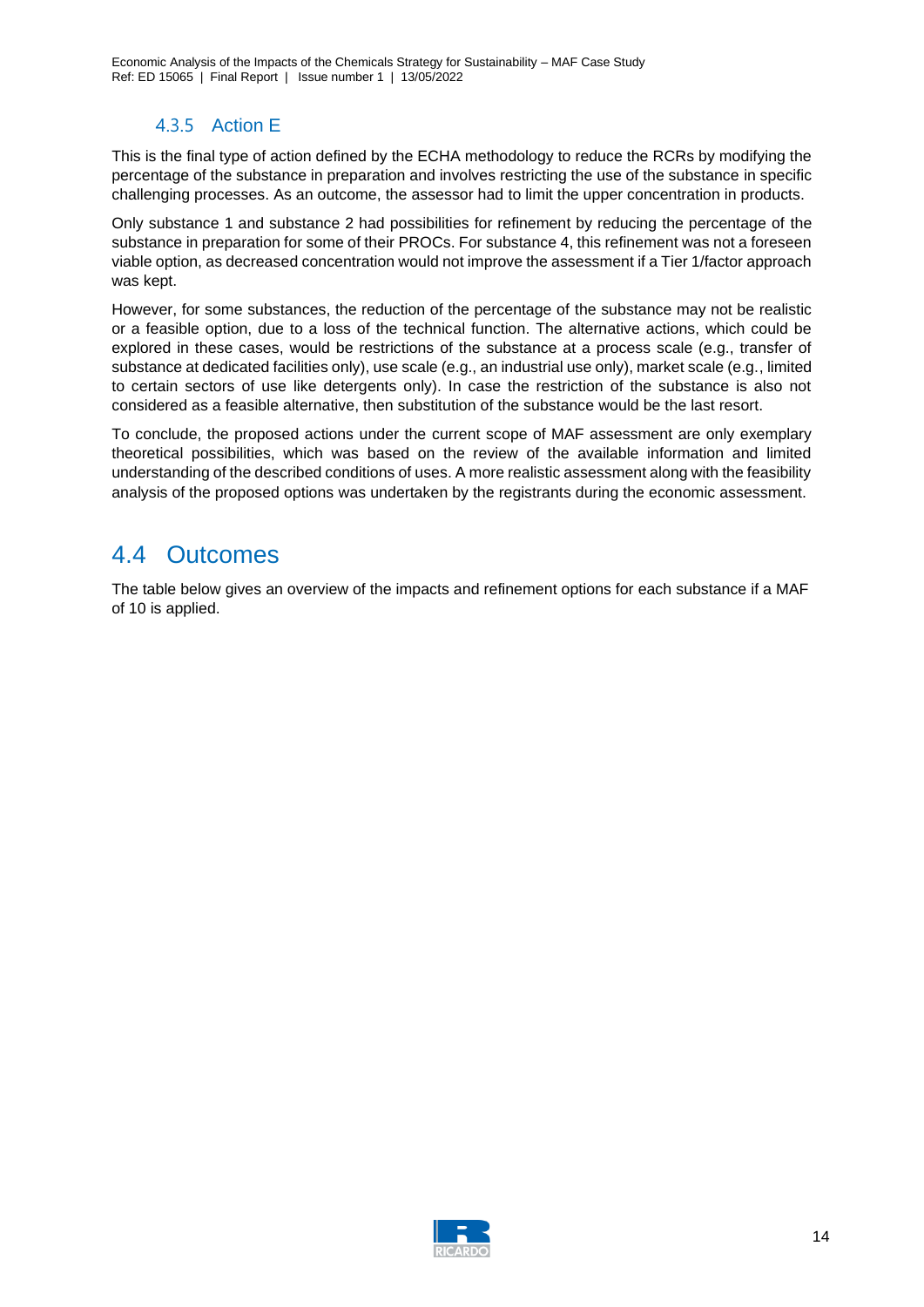<span id="page-22-0"></span>

|                  | <b>Human Health</b>                                                                                                                                  |                                                                                                                                                                                                                                                                                                                                                                                                                                                                                                                                                                                                                     |                        | <b>Environment</b>                                                                                |                                                                                                                                                                                                                                                                                                                                                         |  |
|------------------|------------------------------------------------------------------------------------------------------------------------------------------------------|---------------------------------------------------------------------------------------------------------------------------------------------------------------------------------------------------------------------------------------------------------------------------------------------------------------------------------------------------------------------------------------------------------------------------------------------------------------------------------------------------------------------------------------------------------------------------------------------------------------------|------------------------|---------------------------------------------------------------------------------------------------|---------------------------------------------------------------------------------------------------------------------------------------------------------------------------------------------------------------------------------------------------------------------------------------------------------------------------------------------------------|--|
| <b>Substance</b> | <b>Impact</b>                                                                                                                                        | <b>Options for refinement</b>                                                                                                                                                                                                                                                                                                                                                                                                                                                                                                                                                                                       |                        | <b>Impact</b>                                                                                     | <b>Options for refinement</b>                                                                                                                                                                                                                                                                                                                           |  |
| 1                | Inhalation<br>$\bullet$<br>route: 37%<br>Dermal<br>$\bullet$<br>route: 11%<br>Oral route:<br>$\bullet$<br>0%<br>Combined<br>$\bullet$<br>routes: 55% | A (adjust RCR values<br>without substantial<br>modifications):<br>Baseline data<br>$\bullet$<br>appropriate; no<br>scope<br><b>B</b> (revise based on existing<br>data):<br>Refine exposure<br>parameters (e.g., duration<br>of activity),<br>Implement or<br>modify higher<br>tier<br>assessments.<br>Some scope for<br>refinement of<br>dermal<br>absorption.<br>C (generate data):<br>Some scope for<br>$\bullet$<br>$refinement -$<br>Dermal<br>absorption and<br>toxicokinetics<br>studies, higher<br>tier tox studies<br>(if available in<br>future) may help<br>refining DNELs<br>While<br>biomonitoring may | $\bullet$<br>$\bullet$ | Manufacture,<br>formulation and<br>one industrial<br>use<br>Aquatic,<br>sediment and<br>soil RCRs | B<br>Possible alternative SpERCs for some formulation use<br>$\mathbf c$<br>Site-specific measurements of water emissions<br>$\bullet$<br>Additional toxicity testing to refine soil PNEC<br>D<br><b>Additional water RMMs</b><br>$\bullet$<br>Stop application of STP sludge to soil<br>Е<br>Reduce actual site tonnage by up to factor 3<br>$\bullet$ |  |

#### Table 4-2 Outcome overview of the impact and options for human health and the environment for Substances 1-4 if a MAF of 10 is applied

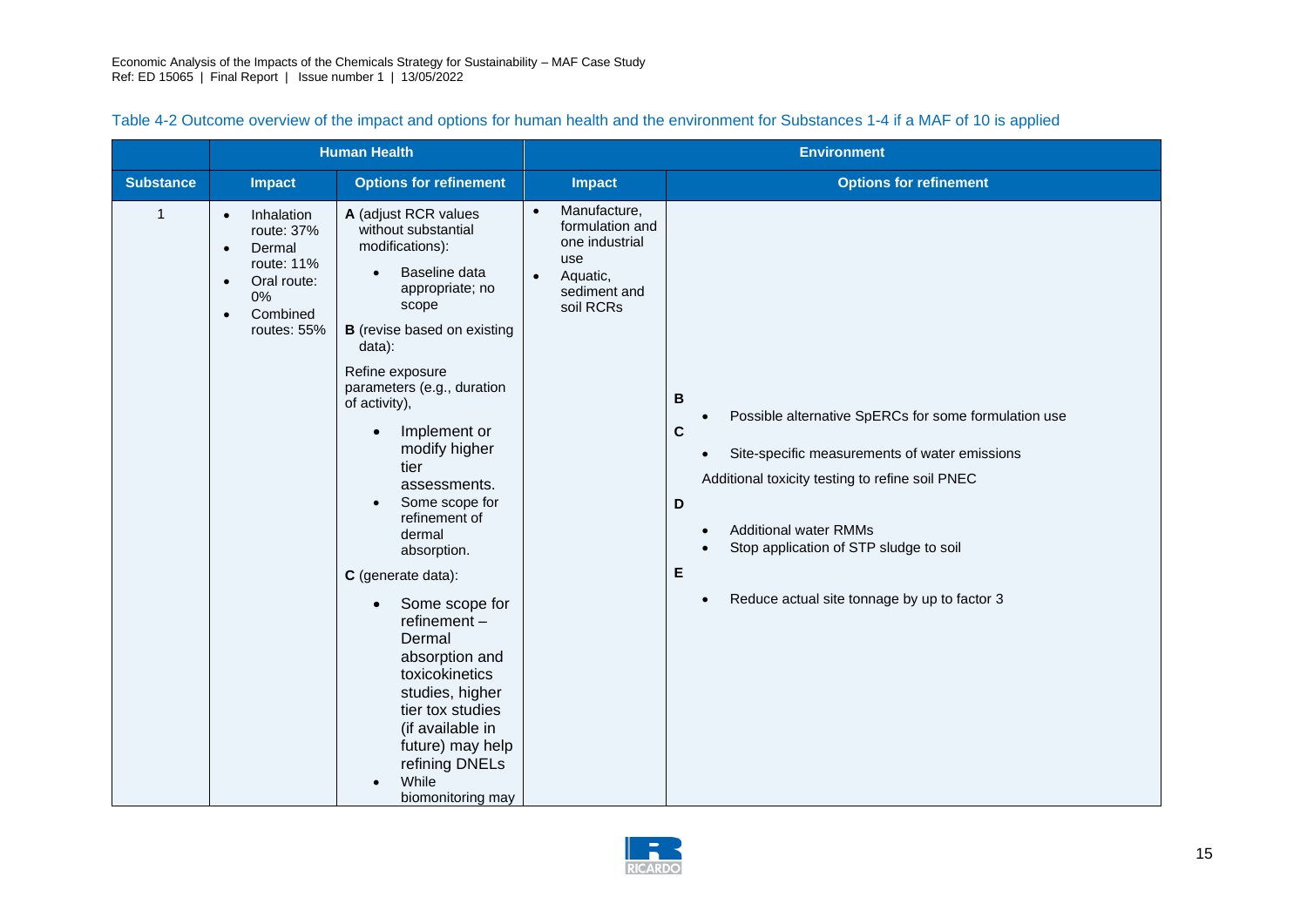|                  | <b>Human Health</b>                                                                                                                                     |                                                                                                                                                                                                                                                                                                                                                  | <b>Environment</b> |                               |  |
|------------------|---------------------------------------------------------------------------------------------------------------------------------------------------------|--------------------------------------------------------------------------------------------------------------------------------------------------------------------------------------------------------------------------------------------------------------------------------------------------------------------------------------------------|--------------------|-------------------------------|--|
| <b>Substance</b> | <b>Impact</b>                                                                                                                                           | <b>Options for refinement</b>                                                                                                                                                                                                                                                                                                                    | <b>Impact</b>      | <b>Options for refinement</b> |  |
|                  |                                                                                                                                                         | be an option for<br>refining the<br>exposure values,<br>it may be<br>challenging for<br>some types of<br>substances.                                                                                                                                                                                                                             |                    |                               |  |
|                  |                                                                                                                                                         | D (additional RMMs):<br>Potential<br>$\bullet$<br>refinement on Tier<br>1 RMMs/PPEs<br>(e.g. respiratory<br>protection, room<br>ventilation) and/or<br>higher tier<br>RMMs/PPEs (e.g.<br>drum pump) or<br>combinations of<br>RMMs.<br>E (limit the use of the<br>substance):<br>Limit percentage<br>$\bullet$<br>of substance in<br>preparation. |                    |                               |  |
| $\overline{2}$   | Inhalation<br>$\bullet$<br>route: 21%<br>Dermal<br>$\bullet$<br>route: 15%<br>Oral route:<br>$\bullet$<br>$0\%$<br>Combined<br>$\bullet$<br>routes: 34% | A (adjust RCR values<br>without substantial<br>modifications):<br>Baseline data<br>$\bullet$<br>appropriate; no<br>scope<br><b>B</b> (revise based on existing<br>data):                                                                                                                                                                         |                    |                               |  |

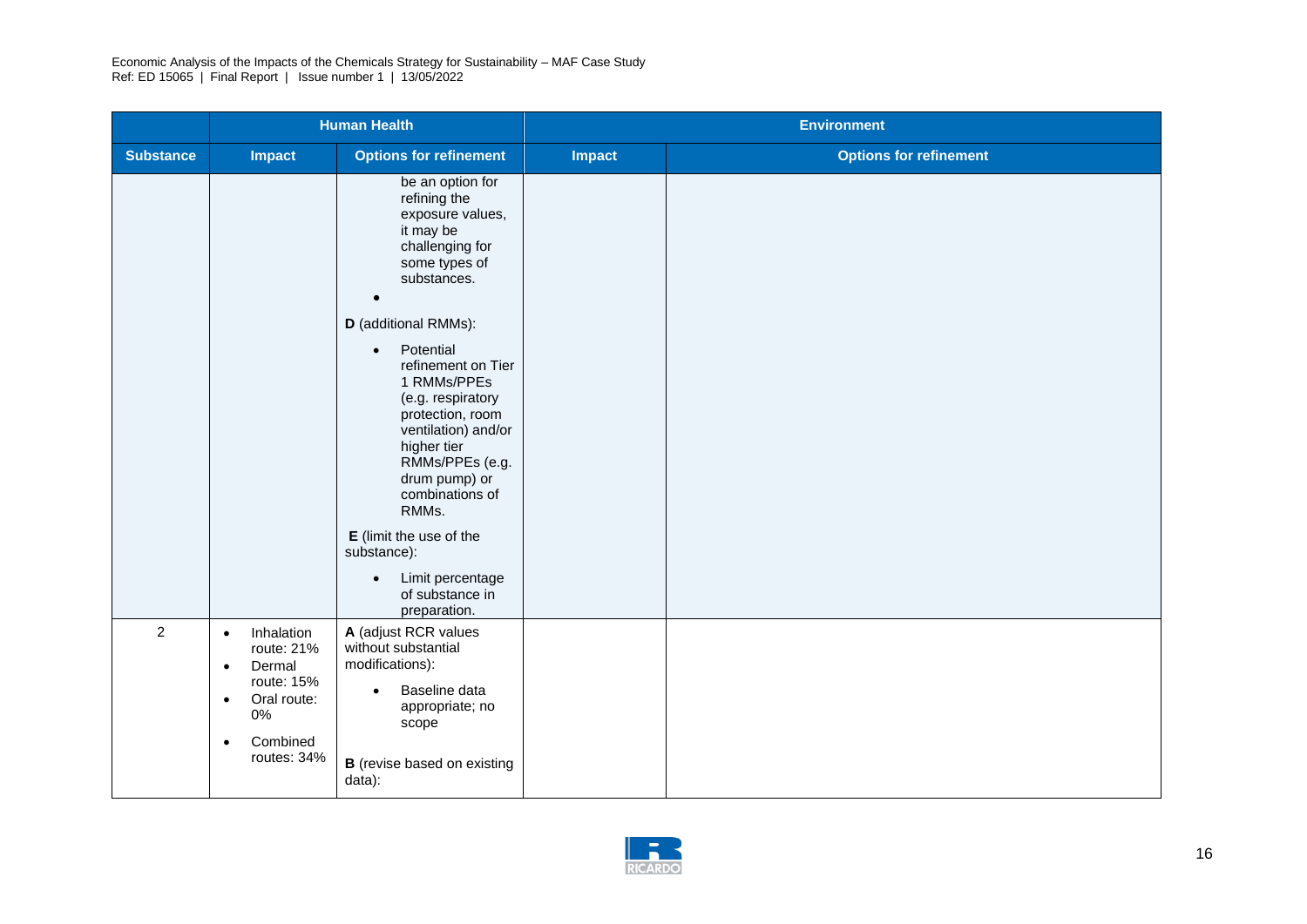|                  | <b>Human Health</b> |                                                                                                                                                                                                                                                                                                                                             | <b>Environment</b> |                               |  |
|------------------|---------------------|---------------------------------------------------------------------------------------------------------------------------------------------------------------------------------------------------------------------------------------------------------------------------------------------------------------------------------------------|--------------------|-------------------------------|--|
| <b>Substance</b> | <b>Impact</b>       | <b>Options for refinement</b>                                                                                                                                                                                                                                                                                                               | <b>Impact</b>      | <b>Options for refinement</b> |  |
|                  |                     | Refine exposure<br>$\bullet$<br>parameters (e.g.,<br>duration of<br>activity, vapour<br>pressure at<br>elevated<br>temperature),<br>implement<br>$\bullet$<br>industry<br>associations<br>SWEDs,<br>implement higher<br>$\bullet$<br>tier tools<br>assessment<br>No scope for<br>$\bullet$<br>refinement of<br>DNELs.<br>C (generate data): |                    |                               |  |
|                  |                     | Not much scope<br>$\bullet$<br>for refinement -<br>TK and higher tier<br>tox studies are<br>already available<br>Substance has<br>$\bullet$<br>harmonised<br>classification.<br>Biomonitoring not<br>$\bullet$<br>recommended at<br>this stage; maybe<br>explored in future                                                                 |                    |                               |  |
|                  |                     | D (additional RMMs):<br>Potential<br>refinement on Tier<br>1 RMMs/PPEs<br>(e.g. respiratory                                                                                                                                                                                                                                                 |                    |                               |  |

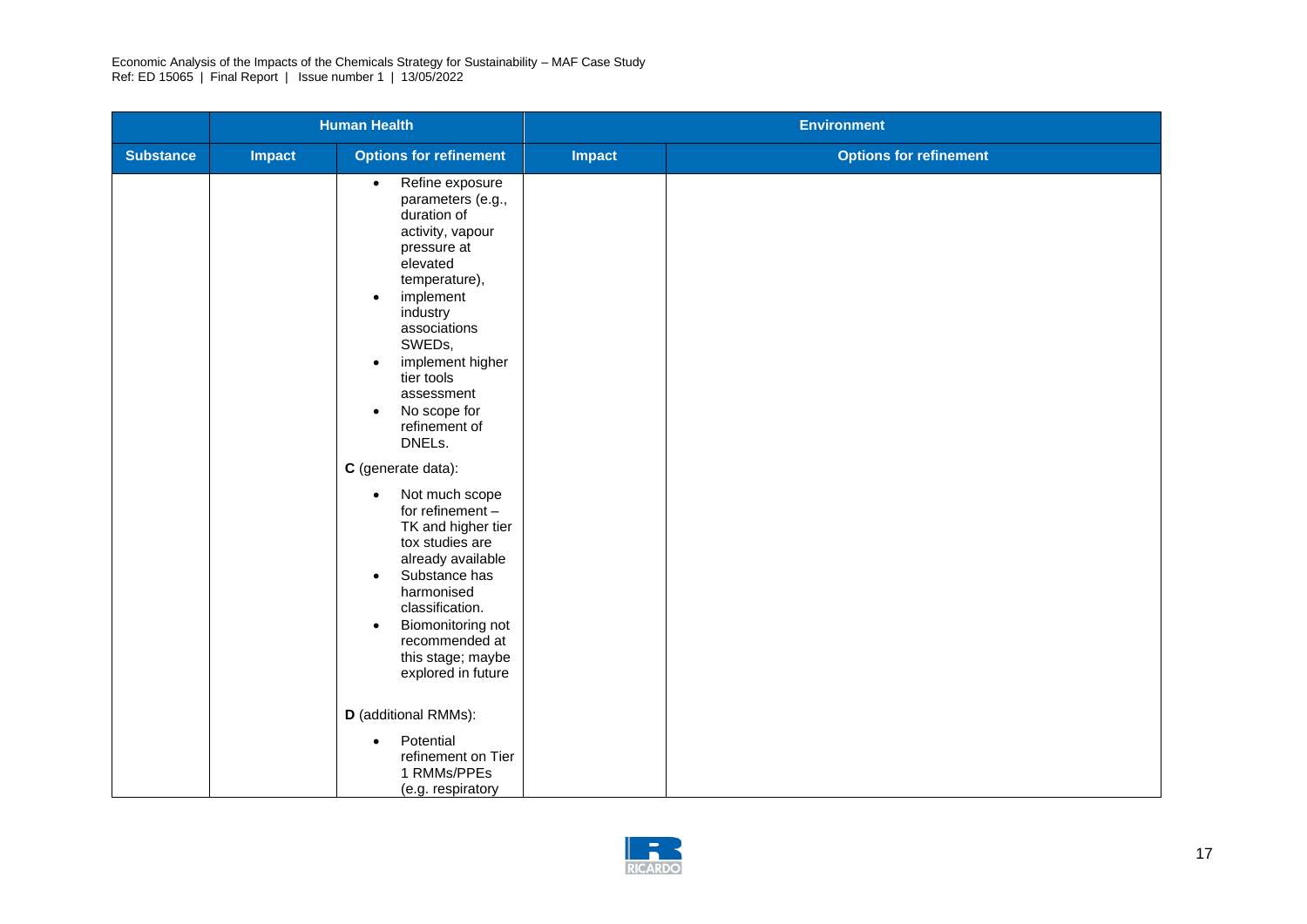|                  | <b>Human Health</b>                                                                                                                                  |                                                                                                                                                                                                                                                             | <b>Environment</b>                                                                                                                                                           |                                                                                                                                                                                                                                                                                                         |  |
|------------------|------------------------------------------------------------------------------------------------------------------------------------------------------|-------------------------------------------------------------------------------------------------------------------------------------------------------------------------------------------------------------------------------------------------------------|------------------------------------------------------------------------------------------------------------------------------------------------------------------------------|---------------------------------------------------------------------------------------------------------------------------------------------------------------------------------------------------------------------------------------------------------------------------------------------------------|--|
| <b>Substance</b> | <b>Impact</b>                                                                                                                                        | <b>Options for refinement</b>                                                                                                                                                                                                                               | <b>Impact</b>                                                                                                                                                                | <b>Options for refinement</b>                                                                                                                                                                                                                                                                           |  |
|                  |                                                                                                                                                      | protection, room<br>ventilation) and/or<br>higher tier<br>RMMs/PPEs (e.g.<br>engineering<br>controls or<br>containment) or<br>combination of<br><b>RMMs</b><br>E (limit the use of the<br>substance):<br>Limit percentage<br>of substance in<br>preparation |                                                                                                                                                                              |                                                                                                                                                                                                                                                                                                         |  |
| 3                |                                                                                                                                                      |                                                                                                                                                                                                                                                             | Formulation<br>$\bullet$<br>uses and main<br>consumer use<br>Aquatic and<br>$\bullet$<br>sediment<br><b>RCRs</b>                                                             | В<br>Possible alternative SpERC for one formulation use<br>C<br>Site-specific measurements of water emissions<br>Refine user-defined PNECoral (UVCB substance)<br>D<br><b>Additional water RMMs</b><br>Е<br>Reduce actual site tonnage by up to factor 10<br>Reduce tonnage of main consumer use by 40% |  |
| 4                | Inhalation<br>$\bullet$<br>route: 38%<br>Dermal<br>$\bullet$<br>route: 79%<br>Oral route:<br>$\bullet$<br>0%<br>Combined<br>$\bullet$<br>routes: 91% | A (adjust RCR values<br>without substantial<br>modifications):<br>Baseline data<br>appropriate; no<br>scope<br><b>B</b> (revise based on existing<br>data):                                                                                                 | Manufacture,<br>$\bullet$<br>formulation,<br>consumer and<br>combined wide<br>dispersive uses<br>Aquatic,<br>$\bullet$<br>sediment, man<br>via<br>environment<br><b>RCRs</b> | C<br>Site-specific measurements of water and air emissions<br>D<br>Additional water and air RMMs<br>Е<br>Reduce actual site tonnage by up to factor 15<br>Reduce tonnage of consumer uses by up to 75%                                                                                                  |  |

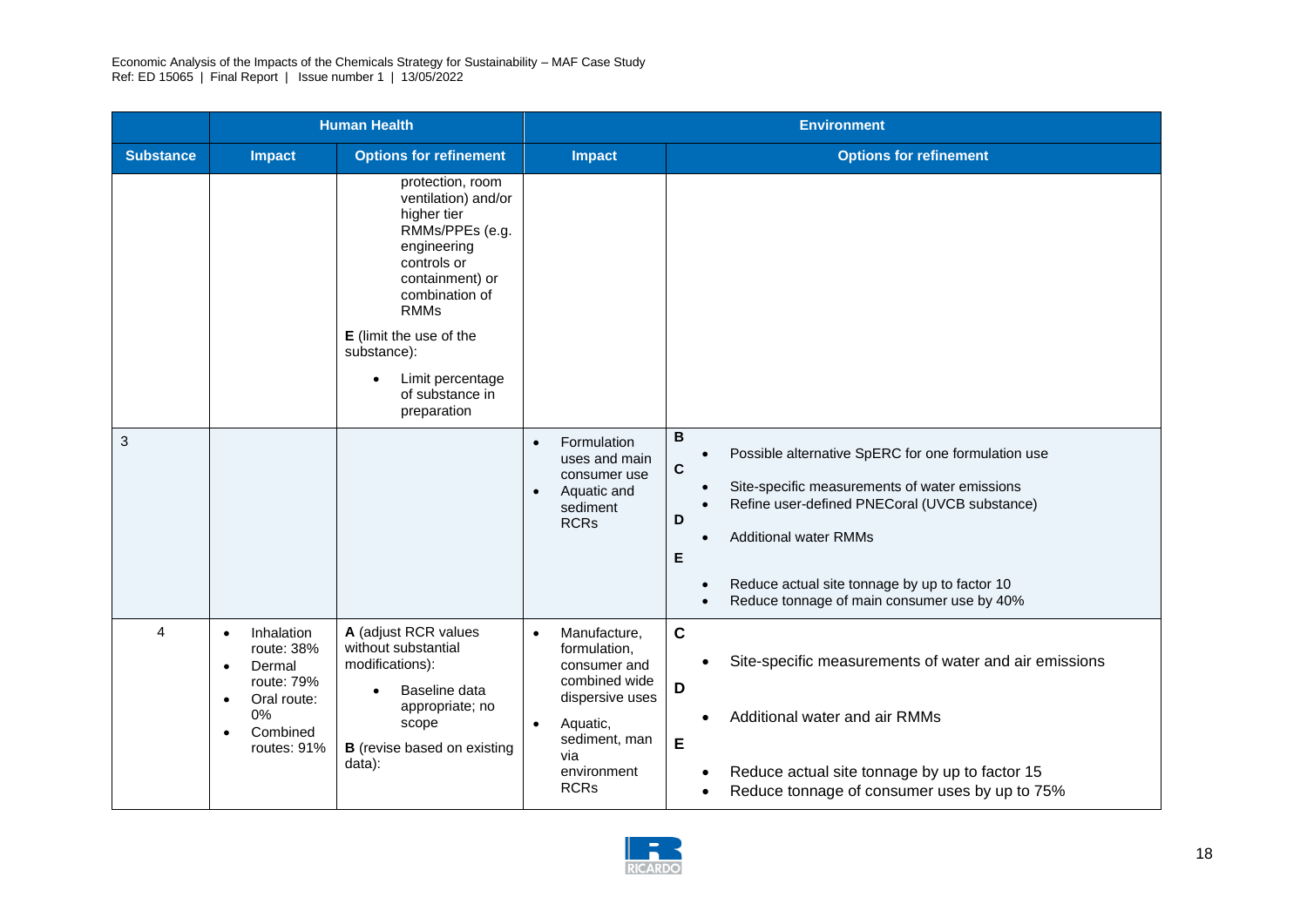|                  | <b>Human Health</b> |                                                                                                                                                                                                                                                                                                                                                                                                                                                                                                                                                                                                                                                                                                                         |        | <b>Environment</b>            |
|------------------|---------------------|-------------------------------------------------------------------------------------------------------------------------------------------------------------------------------------------------------------------------------------------------------------------------------------------------------------------------------------------------------------------------------------------------------------------------------------------------------------------------------------------------------------------------------------------------------------------------------------------------------------------------------------------------------------------------------------------------------------------------|--------|-------------------------------|
| <b>Substance</b> | <b>Impact</b>       | <b>Options for refinement</b>                                                                                                                                                                                                                                                                                                                                                                                                                                                                                                                                                                                                                                                                                           | Impact | <b>Options for refinement</b> |
|                  |                     | Refine exposure<br>$\bullet$<br>parameters<br>related to<br>measured values<br>conditions (e.g.,<br>duration of activity<br>Implement or<br>$\bullet$<br>modify higher tier<br>assessments<br>Some scope for<br>$\bullet$<br>refinement of<br>hazard<br>assessment input<br>data (e.g., dermal<br>absorption).<br>C (generate data):<br>Some scope for<br>$\bullet$<br>refinement -<br>dermal<br>permeability or<br>toxicokinetics<br>studies or higher<br>tier tox studies (if<br>available in future)<br>may help refine<br>DNELs.<br>Biomonitoring<br>$\bullet$<br>recommended for<br>the dermal route<br>D (additional RMMs):<br>Potential for<br>$\bullet$<br>refinement of Tier<br>1 and higher tier<br>RMMs/PPEs |        |                               |

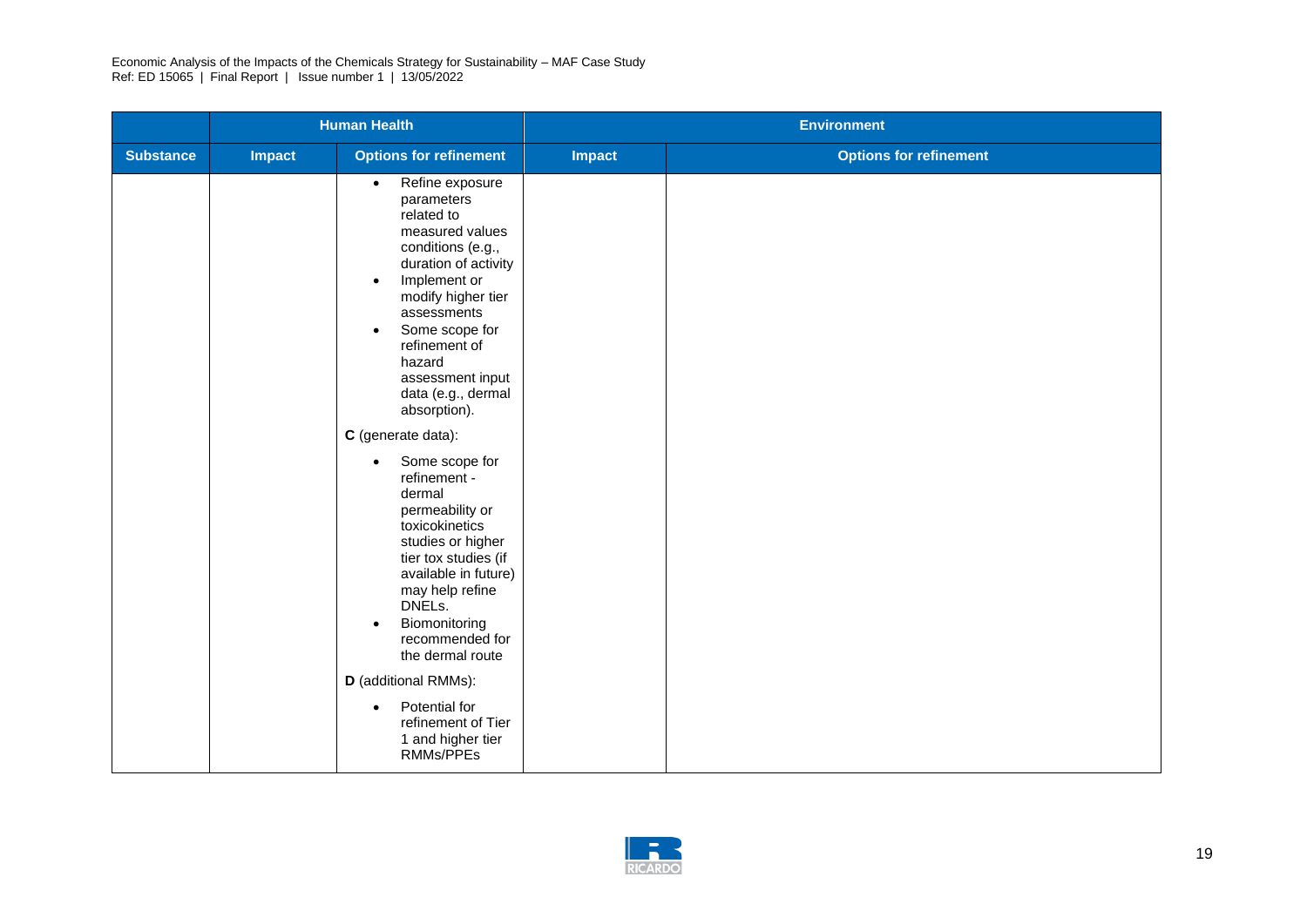|                  | <b>Human Health</b> |                                                                                                                           | <b>Environment</b> |                               |  |
|------------------|---------------------|---------------------------------------------------------------------------------------------------------------------------|--------------------|-------------------------------|--|
| <b>Substance</b> | <b>Impact</b>       | <b>Options for refinement</b>                                                                                             | <b>Impact</b>      | <b>Options for refinement</b> |  |
|                  |                     | <b>E</b> (limit the use of the<br>substance):<br>Limiting<br>percentage of<br>substance in<br>preparation not<br>foreseen |                    |                               |  |

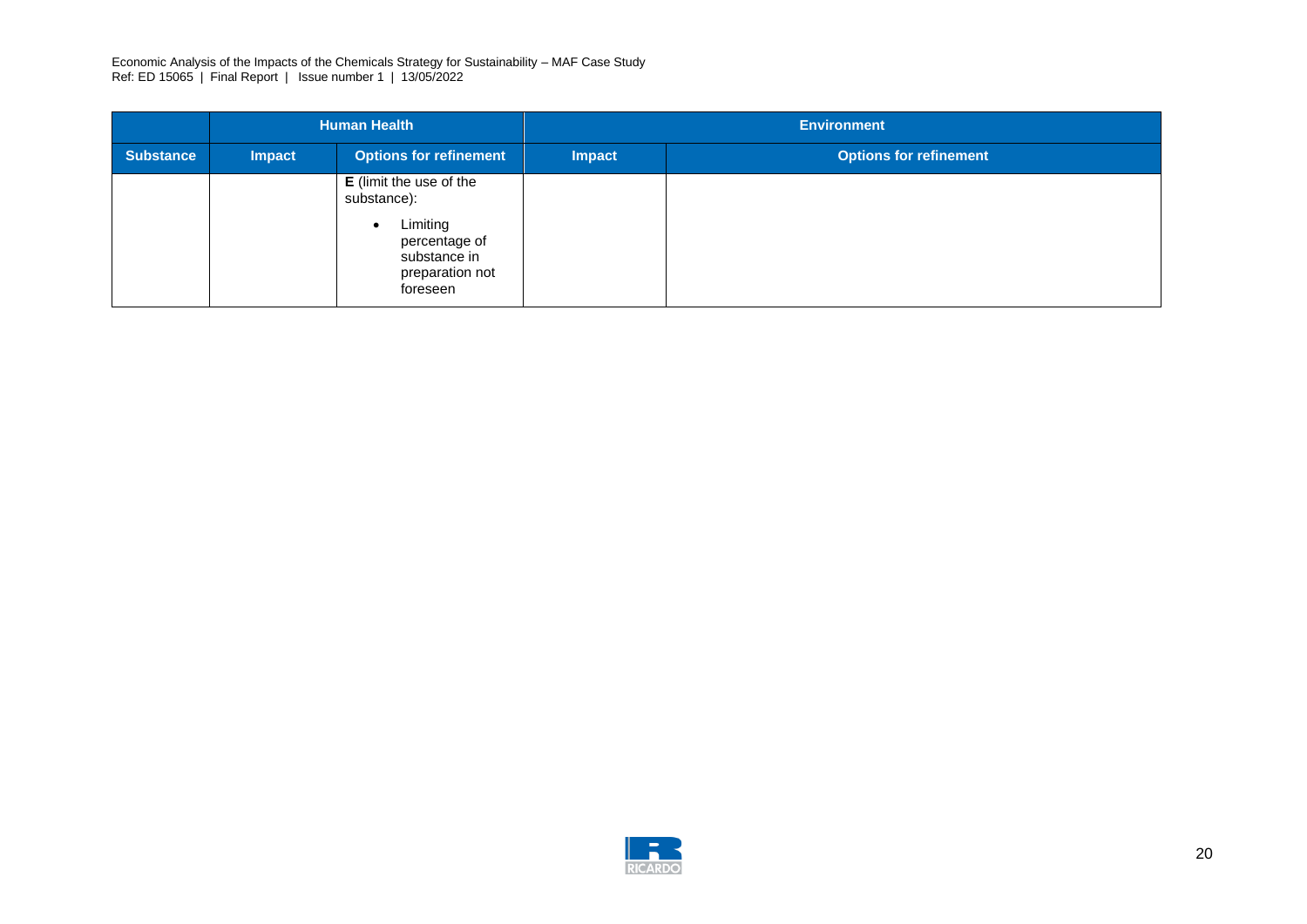# <span id="page-28-0"></span>5 Case Study – Business impacts

This section describes the analysis of the baseline of the business for the case substance; the likely response from businesses if the MAF were introduced; and the potential costs and benefits driven by the impact on the EU fragrances sector.

Due to the stakeholder engagement approach required for this project and given the limitations associated with confidential business information, a '**case substance**' that **represents the total market and the average experience of the four selected substances** was created, even if it does not refer to any specific substance available at the market. The 'case substance' embeds the insights from the responses of the registrants consulted.

### <span id="page-28-1"></span>5.1 Baseline

**The group of registrants consulted placed between 1.6-2.1 million tonnes of the case substance and its mixtures on the market, generating between 1.0-2.0 billion euros in turnover, and contributing around 400 million euros in GVA to the EU-27 economy** in 2019. The case substance would primarily have consumer, professional, formulation and re-packing, and manufacturing uses affected.

Without any further policy intervention, the registrants estimate that their turnover could grow between 3%-6% per year, on average, over the coming decades. These businesses employ a total of 1,775 to 3,600 people (full-time equivalent) in the EU-27, which is estimated to grow between 1%-3% per year, over the timeline. These businesses also make capital investments of dozens of millions of euros and purchase goods and services worth hundreds of millions of euros each year from other businesses in the EU-27 and internationally. As such, they have a notable economic footprint.

### <span id="page-28-2"></span>5.2 Business response to the introduction of MAF

The technical team of experts in chemical safety assessments and CSRs considered the options that the registrants of the case substance may have to respond to the introduction of a MAF of 10, employing a framework developed by ECHA.

Registrants were able to identify a diverse range for actions across Types B, C, D and E to respond to MAF of 10 for human health and the environment. Most registrants consulted identified the need for some actions type E, i.e., to reduce their use of the substance with or without substitution and/or reformulation. Registrants also identified a wide range of actions across Types B, C and D. All of these are summarised as follows:

- **Type B:** Revise some or all exposure scenarios, e.g., use SpERC instead of ERC for water emissions, use existing measured emission to wastewater data instead of a more conservative SpERC, increase emission days from 250 to 300, adjust duration of activity, user higher tier exposure modelling tools, etc.
- **Type C:** Generate new testing data to review the assessment factors or level of conservatism in the exposure estimates, e.g., toxicity test data to increase soil PNECs, updated emissions data etc.
- **Type D:** Introduce additional RMM to reduce emissions, e.g., including tier 1 or higher tier RMM/ PPE, etc.
- **Type E:** Reduce site tonnage and withdraw the substance from some uses with some opportunities for substitution (30%-40% net withdrawal of substance from the market on average).

The registrants also identified that their clients would be affected by similar challenges. In fact, they estimate that, despite having introduced measures to address the effects of MAF, these clients would reduce their purchases partially or completely over the period.

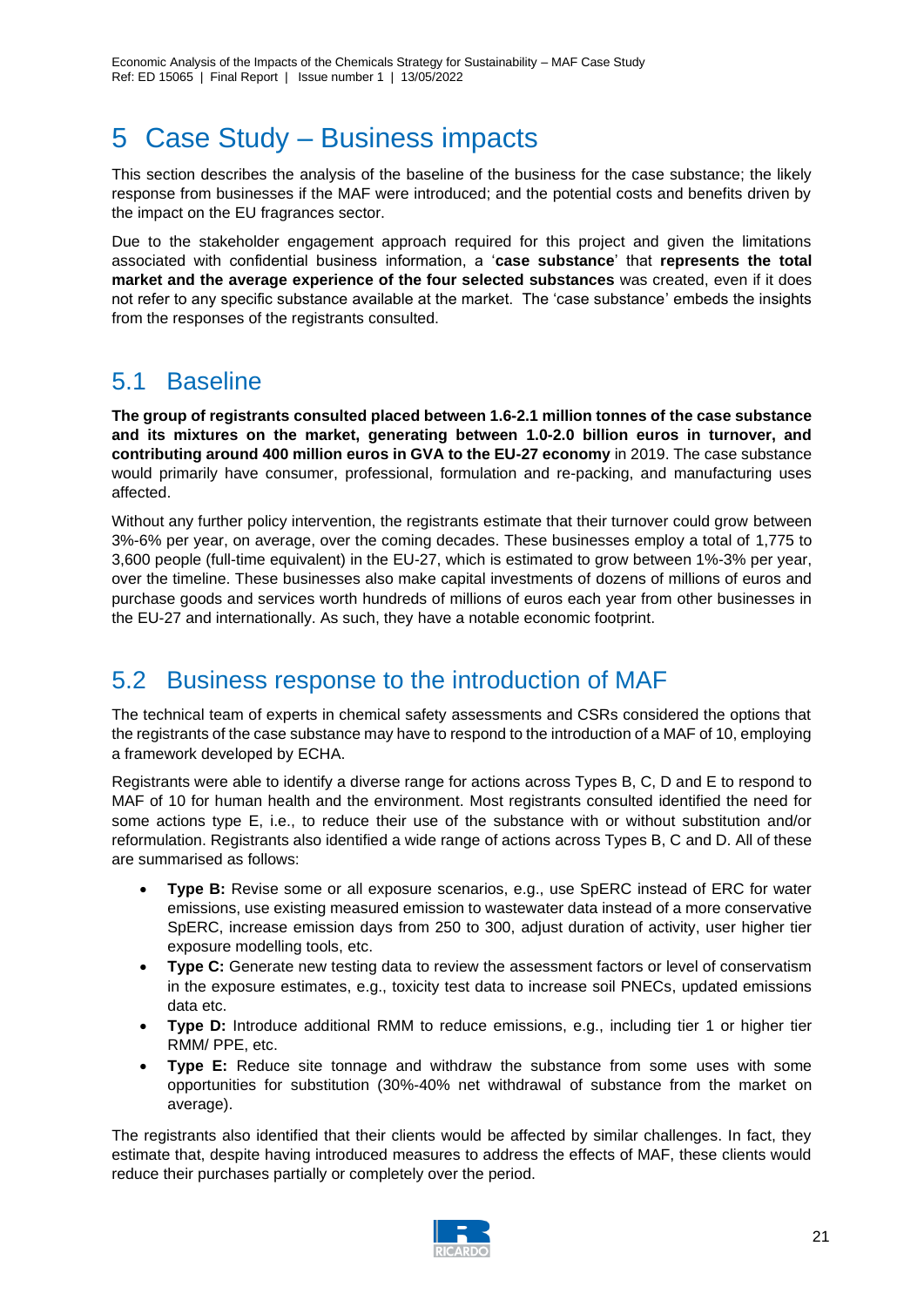There is uncertainty around registrant's ability to substitute and/or reformulate. All registrants consulted expressed concerns about the challenges of the processes they would need to embark on to substitute at scale, especially in the short term. However, they did identify some limited opportunities, with one respondent suggesting that around a third of their affected business could be 'replaced' with substitutes. Other registrants also identified that there could be a need to move parts of their business outside the EU.

[Table 5-1](#page-29-0) summarises the main business impact scenario developed based on the case substance registrants' responses to the online survey and follow-up conversations, and the key uncertainties.

<span id="page-29-0"></span>

|  |  |  |  | Table 5-1 Impact scenarios and uncertainties |
|--|--|--|--|----------------------------------------------|
|--|--|--|--|----------------------------------------------|

| <b>Main business impact scenario</b>                                                                                                                                                                                                                                                                                                                                                                                                                                                                                                                                                                          | <b>Key uncertainties</b>                                                                                                                                                                                                                                                                                                                                                                                                                              |
|---------------------------------------------------------------------------------------------------------------------------------------------------------------------------------------------------------------------------------------------------------------------------------------------------------------------------------------------------------------------------------------------------------------------------------------------------------------------------------------------------------------------------------------------------------------------------------------------------------------|-------------------------------------------------------------------------------------------------------------------------------------------------------------------------------------------------------------------------------------------------------------------------------------------------------------------------------------------------------------------------------------------------------------------------------------------------------|
| The registrants consulted would generally<br>continue processing and/or manufacturing<br>the substance in the EU-27, whilst also<br>taking the following actions:<br>Revise some or all exposure scenarios<br>$\bullet$<br>Generate new testing data to review the<br>assessment factors or level of<br>conservatism in the exposure estimates<br>Introduce additional RMM to reduce<br>$\bullet$<br>emissions<br>Reduce site tonnage and withdraw the<br>$\bullet$<br>substance with some substitution<br>(around 30%-40% net withdrawal, on<br>average) as clients reduce their<br>purchases of the product | These business responses and implications<br>are <i>uncertain</i> . Therefore:<br>The lower bound impact would consider<br>the best-case scenario from business<br>responses.<br>The upper bound impact assumes a worst-<br>$\bullet$<br>case scenario with significant net<br>withdrawal of products and associated<br>business activity, albeit respondents<br>suggest they would keep the bulk of their<br>current business activity in the EU-27. |

Given the inherent uncertainty with regards to the downstream user response and the associated costs, consultation respondents selected a range of values in response to questions on turnover and employment. **Impact scenario 2** reflects the midpoint of the response ranges and **impact scenario 1 and 3** reflect the lower and upper bound respectively. The responses were sense checked against the average values of the sample and some manual adjustments made when required.

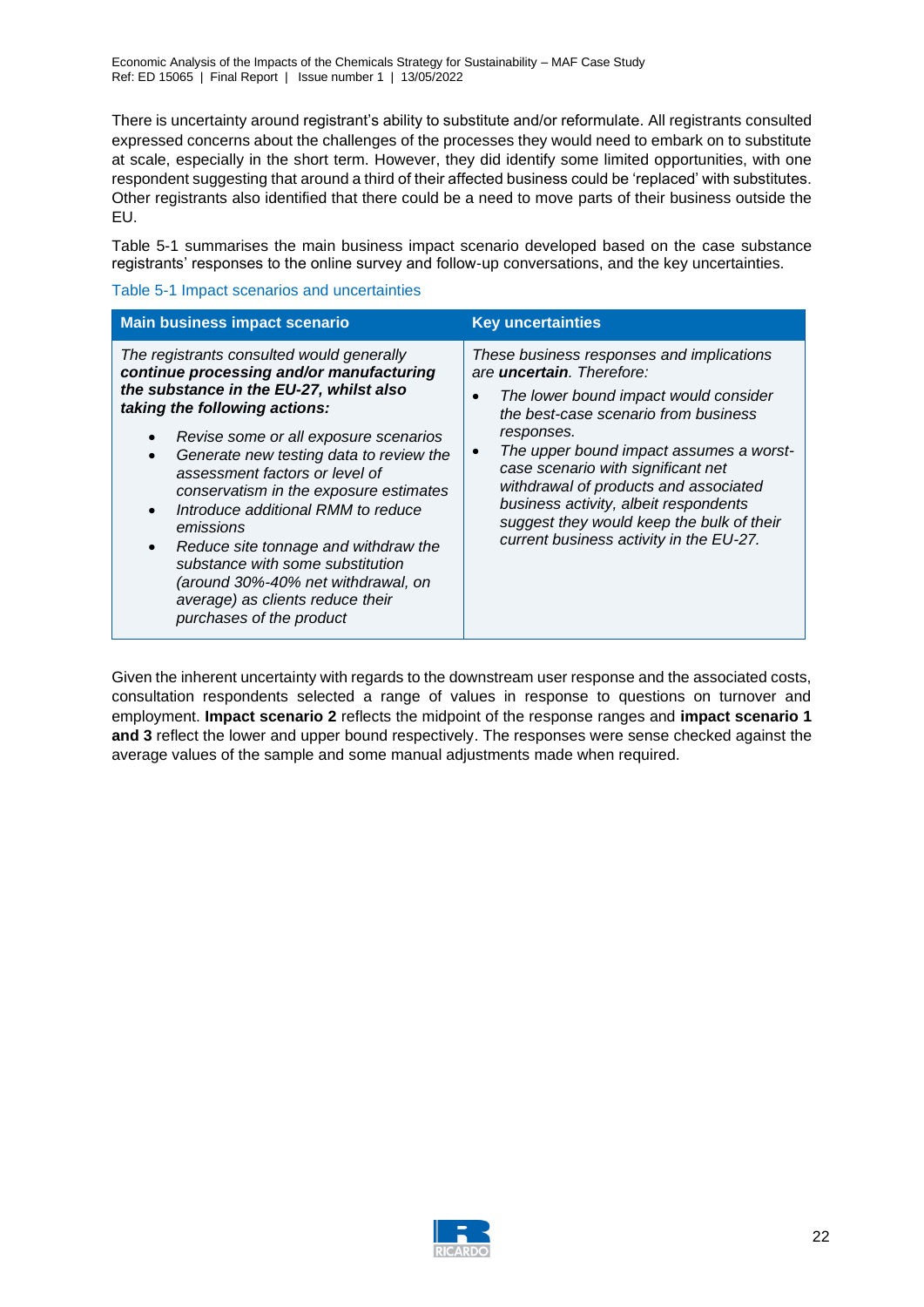### <span id="page-30-0"></span>5.3 Impacts on the EU fragrances sector and knock-on economic implications

**The total annual sales value for the case substance is estimated to be between 1.0-1.5 billion euros lower in 2040, with a central estimate of around 1.3 billion euros (or 33%) lower when compared against the central baseline scenario**. There is some uncertainty. Businesses downstream would also face regulatory and cost pressures both related and unrelated to the MAF and, as a result, are estimated to reduce their demand of the products. The results and estimated uncertainties are shown in [Figure 5-1](#page-30-1) below.

<span id="page-30-1"></span>*Figure* 5-1 *Estimated impact of MAF on the turnover of registrants (or estimated turnover losses against the central baseline)<sup>14</sup>*



These implications on the case substance's market could **disrupt the European supply chain for the case substance**. For example, the substitution of the case substance for an alternative could lead to lower product performance, having consumer implications not only on choice but also on the accessibility and usefulness of the products they marketed. These implications could lead to more significant knock-on effects on the EU-27 economy.

#### **Employment in the EU-27 by the consulted registrants is estimated to decrease by between 650- 850 jobs in 2040, or a central job loss of around 750 (or -17%) by 2040 when compared to the**

<sup>14</sup> Considering additional uncertainties with regards to the baseline projections, the case substance's market in the EU-27 could face a decrease in annual sales ranging from 500 million euros (against the low impact scenario 1) to around 2.7 billion euros (in the high impact scenario 3) against their respective baselines in 2040.

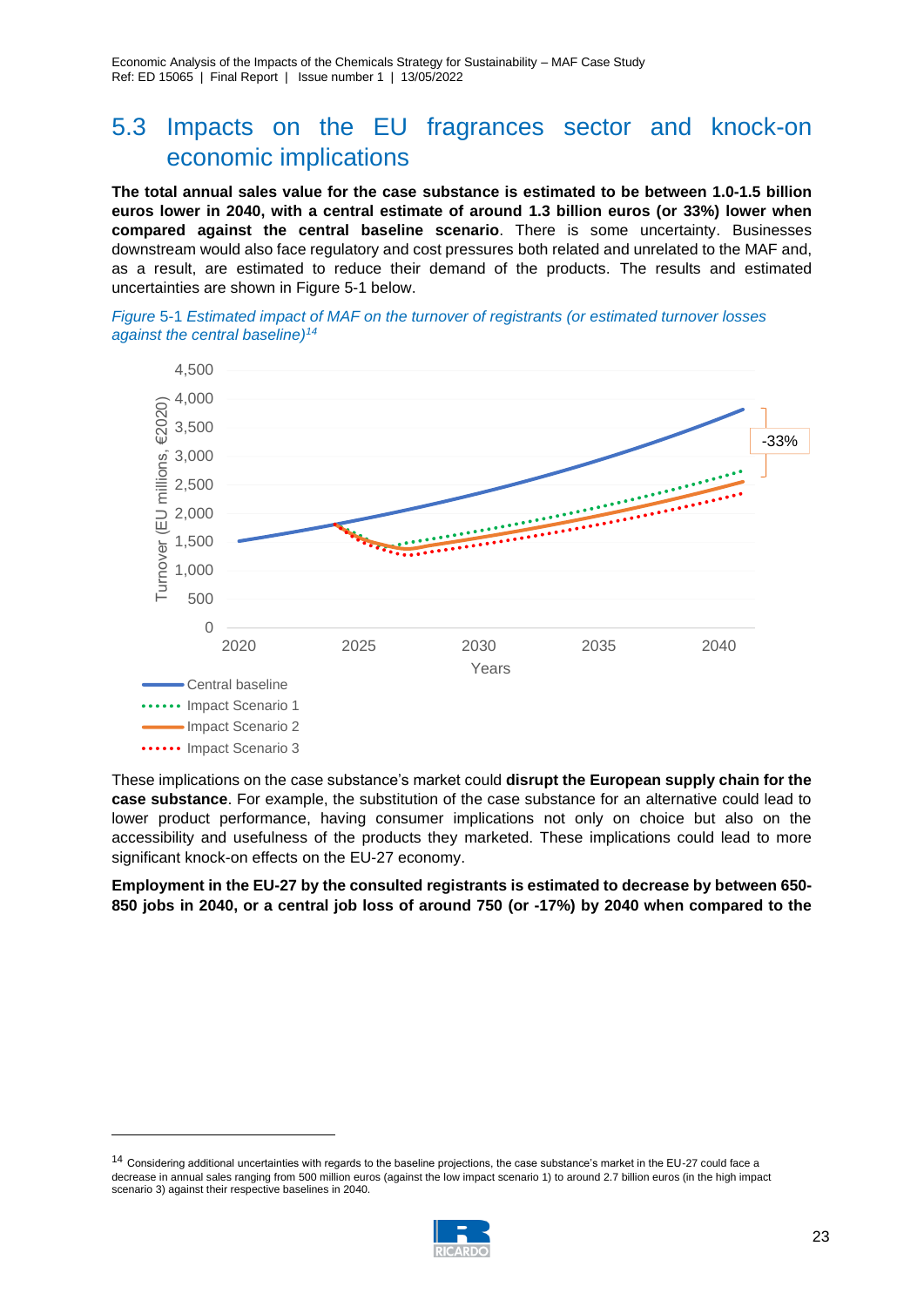**baseline.** [Figure 5-2](#page-31-1) below shows three impact scenarios based on the estimated uncertainties, compared to this central baseline.

<span id="page-31-1"></span>



**These emerging results also illustrate a negative, direct impact on the sector's contribution to EU-27 GDP by 2040**. The direct contribution to GVA of registrants would be between 300-400 million euros lower than the baseline in 2040. They also **capture a negative impact on the global competitiveness** of the substance manufacturers in the EU-27.

There are multiple other uncertainties with an ex-ante impact analysis such as this, including how other regulatory developments, international market dynamics, and research and innovation may affect these industries, etc. These uncertainties are likely to be significant and could not be estimated for, and thus are not captured in this Study.

# <span id="page-31-0"></span>6 Conclusions

A targeted online consultation and interviews of the Lead Registrants of four selected substances, which were packaged as a "case substance" due to data limitations, and a rapid economic analysis reveal that the introduction of a generic MAF of 10 could have substantial implications on the fragrance industry, with knock-on implications across the supply chain and wider economy.

The economic analysis was based on the assumption that a MAF of 10 would be introduced to the chemical safety assessment of a 'case substance'. Through a technical assessment, a range of possible actions for registrants were identified that could keep their RCRs below 1 in a context of MAF of 10 (i.e., "safe for use" in this new regulatory context, when accounting for exposure to multiple substances from multiple sources and the combination effects of these unintended mixtures). Registrants were also consulted on which of these actions they would likely take, which in summary included:

- Revising some or all exposure scenarios;
- Generating new testing data to review the assessment factors or level of conservatism in the exposure estimates;
- Introducing additional RMM to reduce emissions; and/or

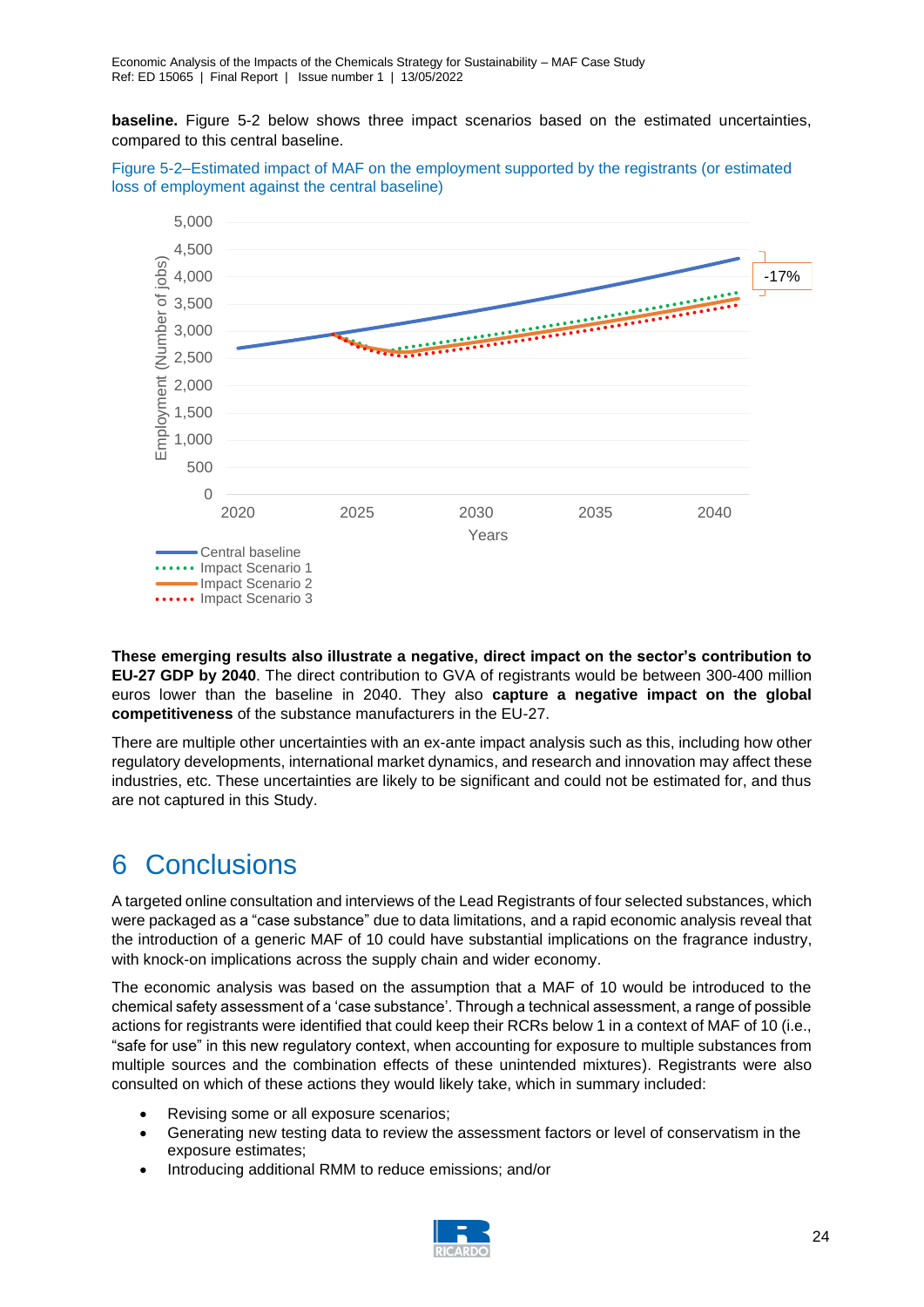• Reducing site tonnage and withdrawing the substance with some level of substitution (around 30%-40% net withdrawal, on average) as clients reduce their purchases of the product.

The total market for the "case substance" is estimated to be affected negatively, with a central estimate of 1.3 billion euros (or 33%) in turnover losses in 2040, when compared to the baseline scenario. These impacts would only be exacerbated by the additional regulatory burden that the registrants would face and would have direct implications on the EU-27's GDP potentially resulting in direct losses of hundreds of millions of euros in value added. The use of additional higher tier in vivo testing in order to reduce the RCRs would, however, result in trade-offs with the EU's commitment to reduce or discourage animal testing and present complexities for substances that are used in cosmetic products.

Further, the effects on the fragrances industry would also result in potential job losses in the EU-27 and a worsening of the global competitiveness of the EU-27 industry. As a result, supply chains would be affected and potentially disrupted, which would have additional negative economic implications across the EU.

To mitigate these potential business and economic implications, policymakers may wish to provide a clear implementation roadmap, consider a more targeted approach to addressing unintentional mixtures, and explore the use of additional mechanisms be that financial or regulatory, and/or allows for more time for registrants and other businesses to respond to the proposed policy changes in a way that would facilitate innovation and allow for new, more sustainable products to be brought to the market.

*These conclusions are associated with the impacts on the EU chemicals businesses as a result of the introduction of MAF. By design, these conclusions do not provide any insights into the balance of economic, environmental and social impacts, nor the social costs and benefits of the proposed interventions.* 

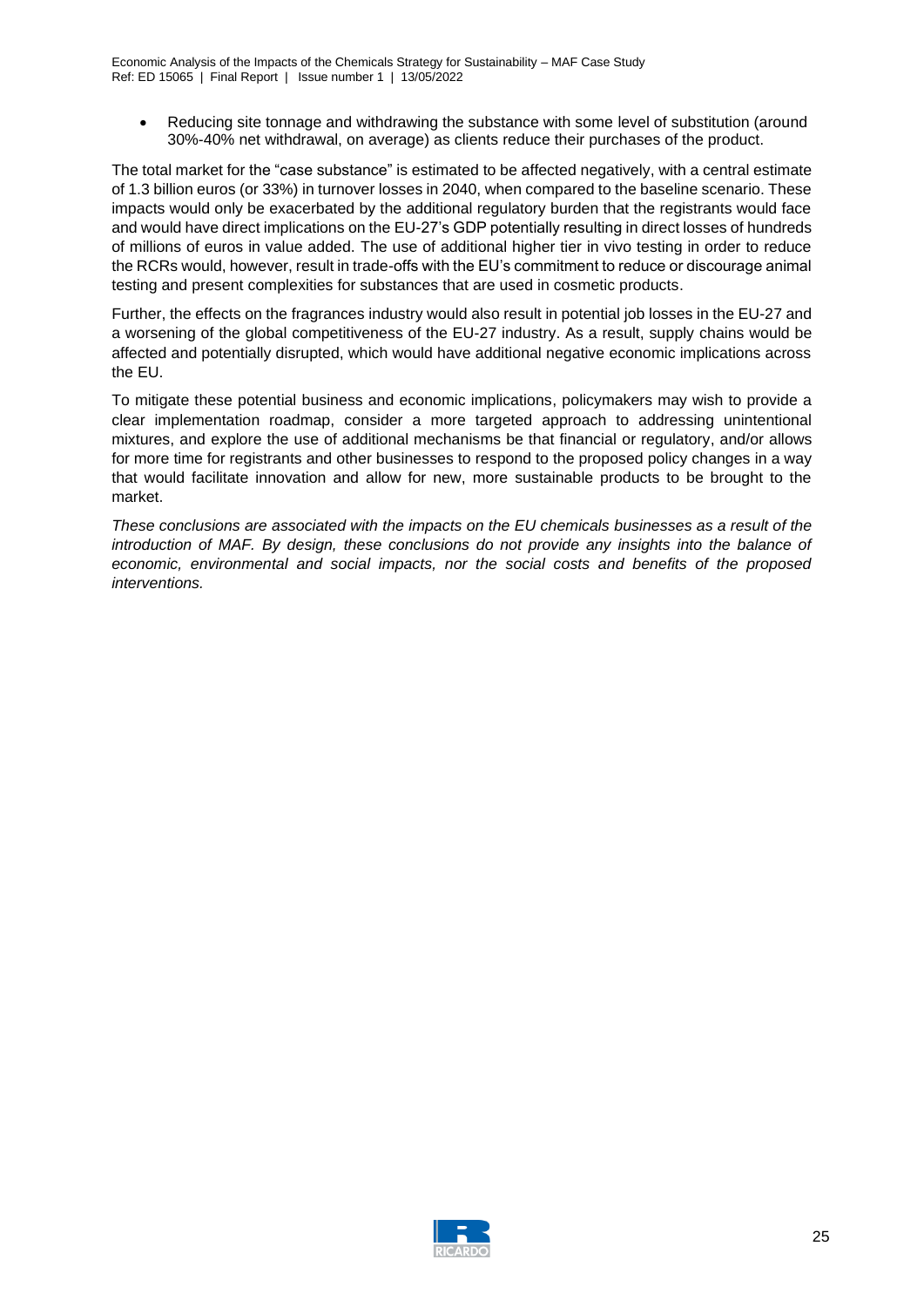# <span id="page-33-0"></span>A1 Stakeholder consultation approach

This annex provides additional details of the methodology employed to consult businesses as to the potential effects of the introduction of a MAF of 10. The consultation activities included targeted stakeholder online surveys, which were based on Tool #53 (Conducting consultation activities) and Tool #67 (Data identification for evaluation and impact assessment) of the Commission's Better Regulation Toolbox.

Evidence and views from the registrants are key to understand the potential implications of adopting a MAF of 10. Without their input, it would not be possible to rapidly consider the scale of the business implications.

One registrant for each of the four selected substances was contacted. Based on their answers, the case study substance was constructed and analysed.

The targeted stakeholder online survey sought was designed to elicit evidence and informed views from businesses in four parts and 61 questions as follows:

- Part 1 asks for data of the respondents, in terms of their size, main regions of operations, etc.
- Part 2 seeks to form a baseline, including of their current business operations associated with the substance and related mixtures, expectations of said business without any further policy changes, as well as high-level implications of the existing EU chemicals legislation.
- Part 3 considers direct business responses in the EU-27 and associated costs and benefits over at least 10 years from the adoption of MAF. This builds on the technical analysis of CSRs.
- Part 4 gathers information on other economic impacts that may be relevant, primarily qualitative (e.g., global competitiveness).

Responses to part 1 and part 2 of the survey especially were employed to develop a baseline against which the business implications of applying a MAF of 10 could be assessed for the case study. Evidence of the following indicators was collected for each substance, either for 2019, annual averages over the 2015-2019 period, or estimations of how these variables may change over the next 10 years if the MAF were not implemented:

- Volume of the substance of interest that is used and/or manufactured by the registrant (in tonnes and in millions of euros of turnover)
- Employment (number of employees) supported by the registrants of the substances of interest
- Core uses (e.g., manufacturing, use at industrial sites, formulation and re-packing, professional use, consumer use) of the substances and their mixtures (in tonnes or millions of euros in sales value)
- Operating expenditure or OPEX (in millions of euros)
- Annual average level of capital investment or CAPEX (in millions of euros)
- Annual average level of Research & Development (R&D) expenditure (in millions of euros) and the percentage of annual average R&D expenditure dedicated to discovering alternatives in the face of increasing regulation.

Responses to part 3 especially were used to identify the preferred potential business action(s) for each relevant use (manufacturing, use at industrial sites, formulation and re-packing, professional use, consumer use) that would mitigate the business impacts of applying a MAF of 10 and the potential oneoff and recurring costs from implementing these actions.

The potential impact of business responses requested the following information:

- Where relevant, the level of substance or product withdrawal that would be required for the uses that would no longer be supported when a MAF of 10 is applied, and the extent to which other alternatives could replace or substitute the uses of the substances under review.
- Registrants were also asked to consider the extent to which downstream users (i.e., their customers) may reduce their demand of these substances and its mixtures, taking into account that downstream users may also be affected by the application of a MAF of 10.
- Based on this evidence or understanding, registrants were also asked more explicitly to provide their estimates of the extent to which average annual turnover, employment, OPEX, CAPEX,

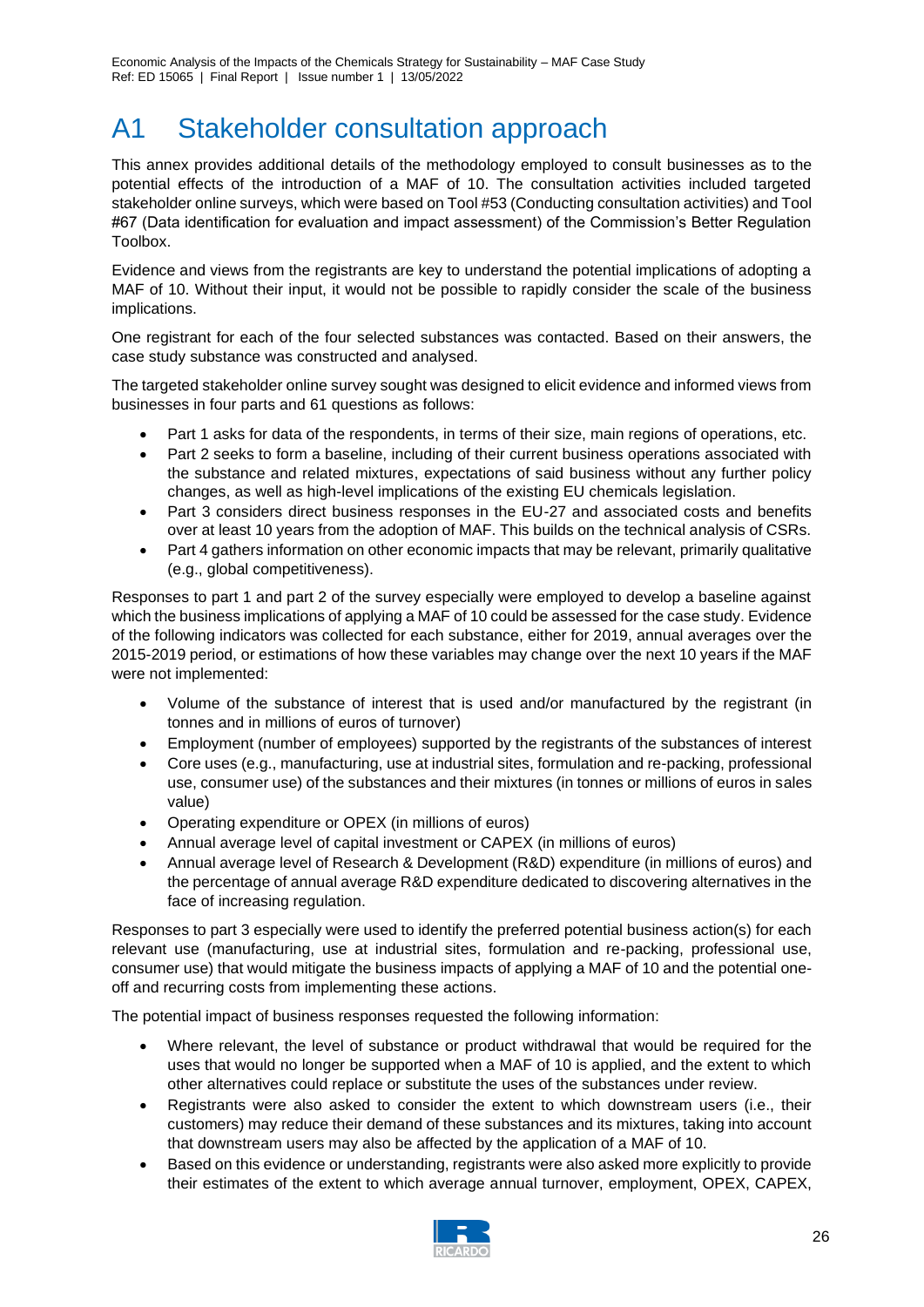R&D impacts may evolve each year over 10 years from the adoption of a MAF of 10, when compared to 2019 levels.

These requests followed different approaches to elicit evidence and informed views from businesses in a way that allows the project team to compare and contrast the impacts expected from an analysis of responses and review, adjust and/or qualify the results as required. For example, survey respondents were asked to provide their 2019 turnover and their estimated turnover growth over the next 10 years in the absence of the MAF (i.e., the baseline). Based on this baseline, businesses were asked to consider how they might respond to the MAF as follows: the actions they would need to take, including product or substance withdrawal, the extent to which there might be possible alternatives that could substitute or replace the market of the current substances, and how downstream users may behave, given these changes and the application of a MAF of 10, which may also affect them directly.

Following this, businesses were also asked, explicitly, to provide an estimate for how the adoption of MAF could affect turnover growth over the period. These more explicit views from businesses were only used as a comparison or contrast to the more implicit analysis of impacts that is based on detailed evidence of the affected substance and potential business responses.

This two-pronged approach for eliciting evidence and/or informed views from surveyed chemical companies, therefore, allowed the project team to estimate the impact on turnover by triangulating detailed evidence of the affected substance and the potential business responses (e.g., withdrawal, substitution, etc.) and compare and contrast the outputs of said analysis with the explicit views of impact shared by businesses.

In addition, follow-up conversations with two respondents were undertaken to review the responses constructively, understand the underpinning evidence and ensure the team's effective interpretation.

Finally, it is noted that 2019 was taken as the baseline year for eliciting evidence of potential impacts from businesses through survey, as 2020 and 2021 are not considered representative of normal operating conditions of the EU chemicals sector due to the COVID-19 pandemic. This means that the information gathered referred to potential impacts with regards to 2019 business operations.

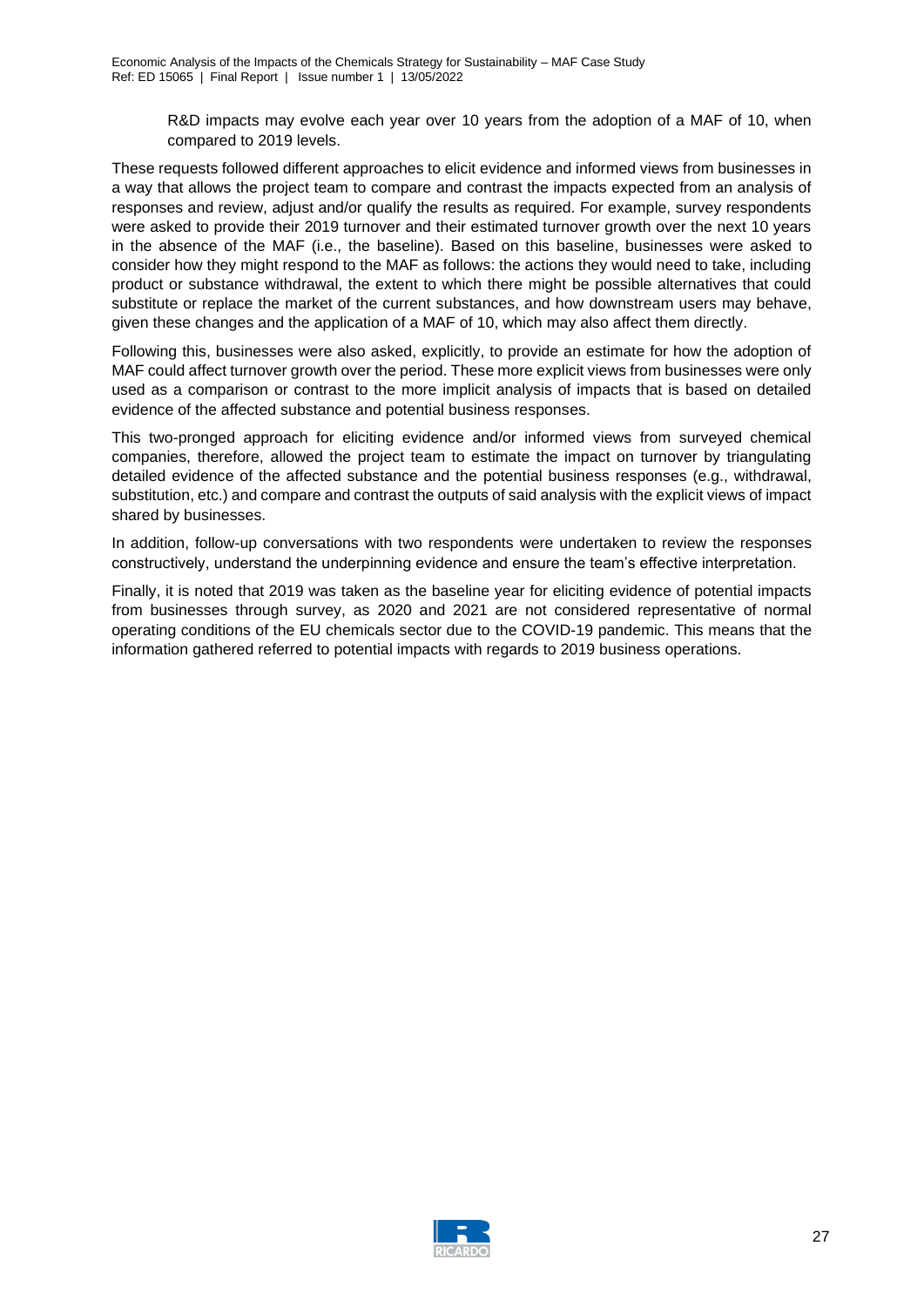